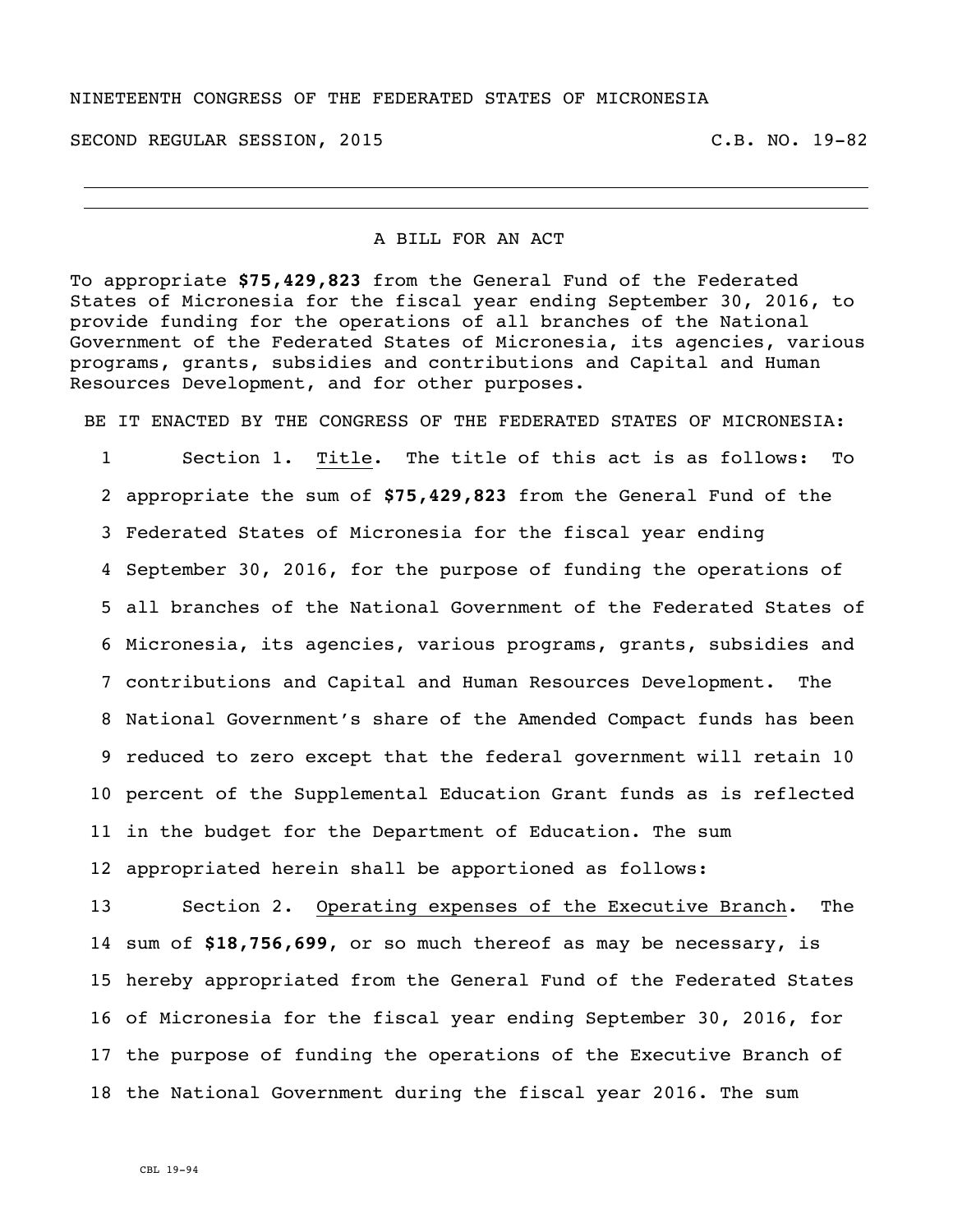appropriated by this section shall be apportioned as follows: (1) Office of the President. The sum of **\$1,168,494** or so much thereof as may be necessary, for the operations of the Office of the President during the fiscal year 2016. The sum appropriated herein shall be apportioned as follows: Personnel ..................................\$ 434,640 Travel ..................................... 190,354 Contractual Services........................ 431,000 OCE ........................................ 110,000 Fixed Assets ............................... 2,500 (2) Department of Foreign Affairs. The sum of **\$4,599,168**, or so much thereof as may be necessary, for the operations of the Department of Foreign Affairs during the fiscal year 2016. The sum appropriated herein shall be apportioned as follows: Personnel ..................................\$ 1,340,092 Travel ..................................... 284,899 Contractual Services........................ 2,563,645 OCE ........................................ 324,632 Fixed Assets ............................... 85,900 (3) Department of Finance and Administration. The sum of **\$2,476,833**, or so much thereof as may be necessary, for the operations of the Department of Finance and Administration

during the fiscal year 2016. The sum appropriated herein shall be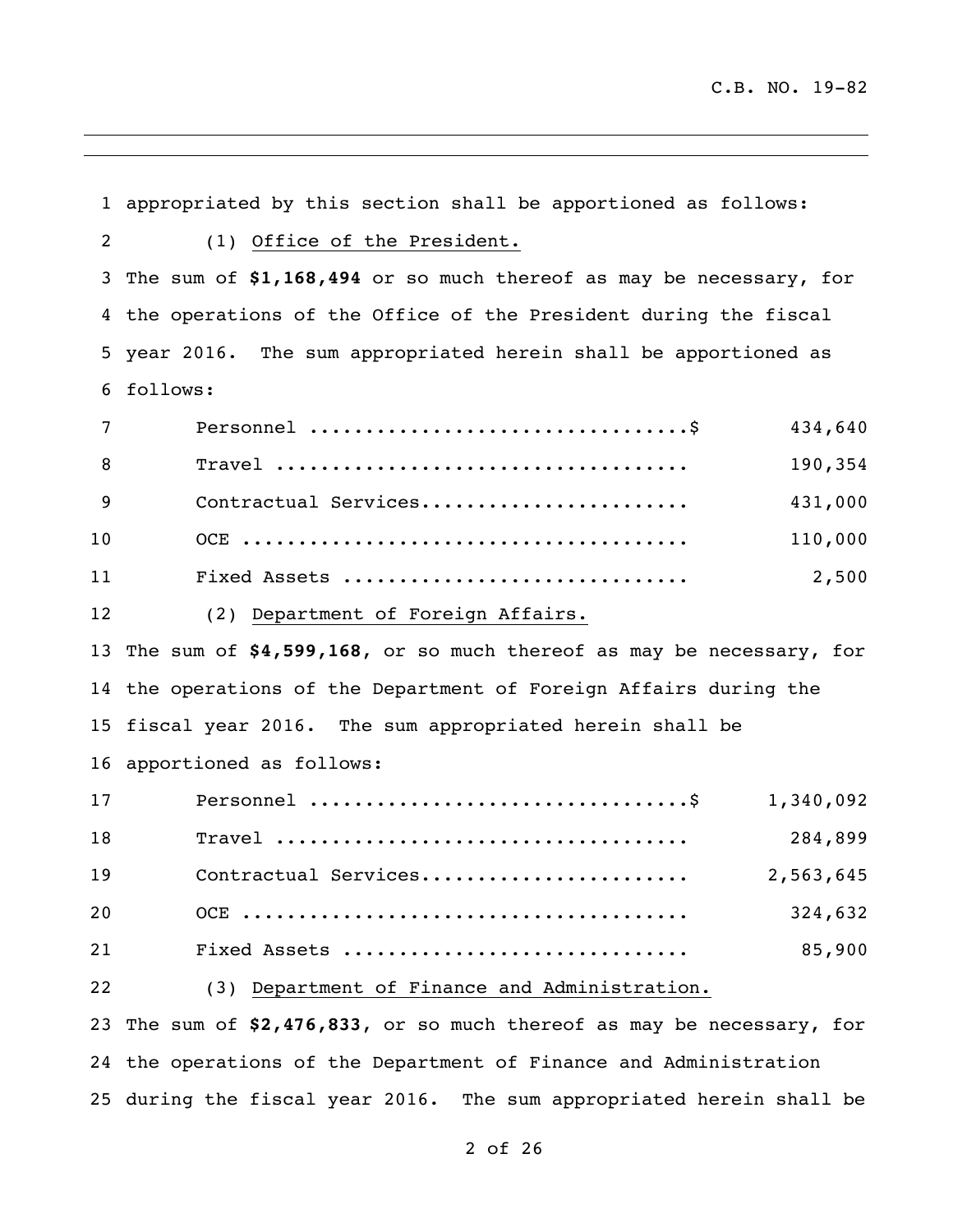apportioned as follows: Personnel ..................................\$ 1,718,842 Travel ..................................... 200,401 Contractual Services........................ 273,966 OCE ........................................ 273,124 Fixed Assets ............................... 10,500 (4) Department of Resources and Development. The sum of **\$1,291,214**, or so much thereof as may be necessary, for the operations of the Department of Resources and Development during the fiscal year 2016. The sum appropriated herein shall be apportioned as follows: Personnel..................................... \$ 831,535 Travel ........................................ 170,202 Contractual Services........................... 78,157 OCE ........................................... 180,320 Fixed Assets .................................. 31,000 (5) Department of Transportation, Communications and Infrastructure. The sum of **\$2,832,879** or so much thereof as may be necessary, for the operations of the Department of Transportation, Communications and Infrastructure during the fiscal year 2016. The sum appropriated herein shall be apportioned as follows: Personnel .................................... \$ 773,443 Travel ........................................ 237,355 Contractual Services........................... 1,740,136

# of 26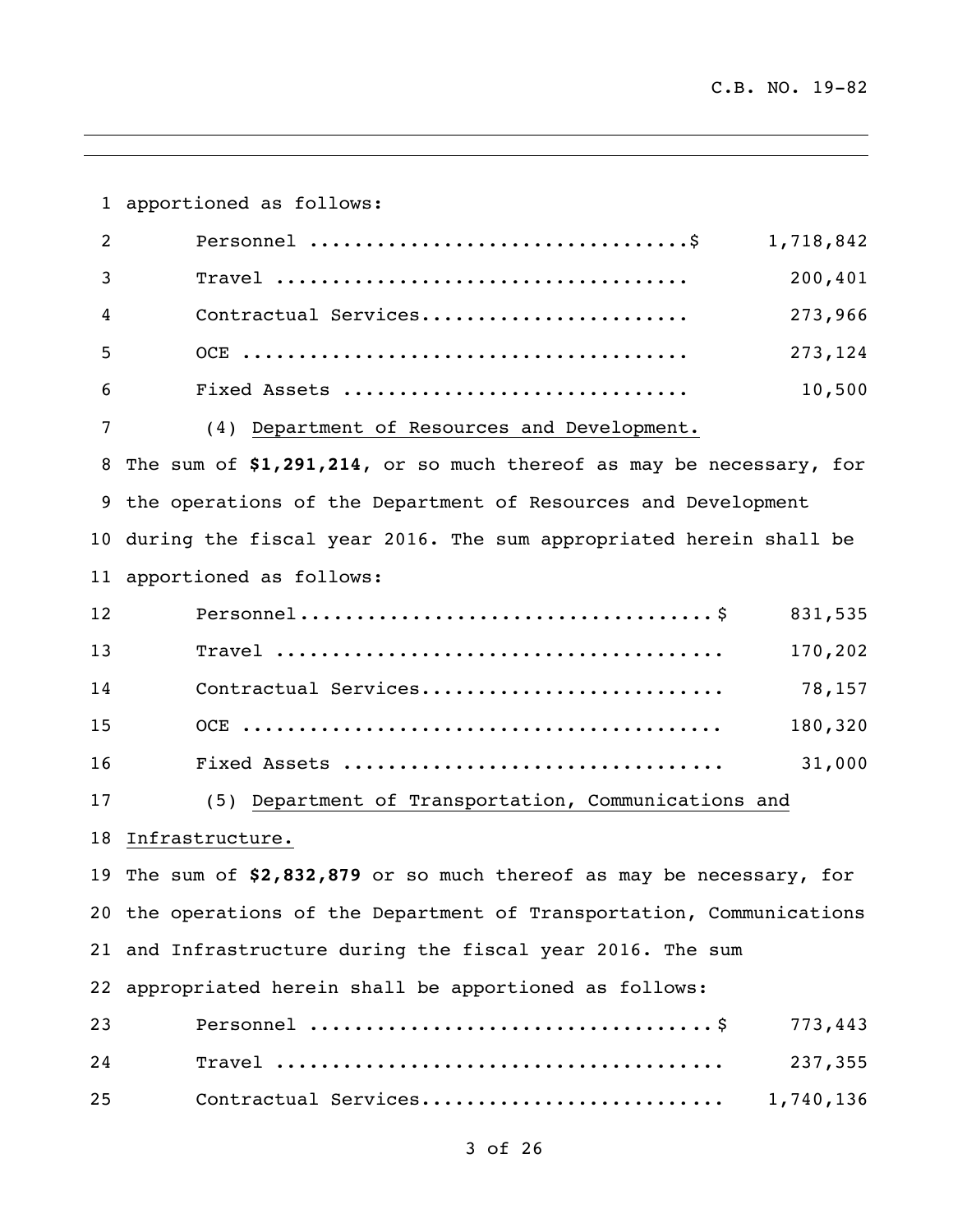$\overline{\phantom{a}}$ 

| $\mathbf{1}$ | 73,645                                                               |
|--------------|----------------------------------------------------------------------|
| 2            | 8,300                                                                |
| 3            | (6) Department of Health and Social Affairs.                         |
|              | 4 The sum of \$779,949 or so much thereof as may be necessary, for   |
|              | 5 the operations of the Department of Health and Social Affairs      |
|              | 6 during the fiscal year 2016. The sum appropriated herein shall be  |
| 7            | apportioned as follows:                                              |
| 8            | 440,848                                                              |
| 9            | 130,316                                                              |
| 10           | Contractual Services<br>108,617                                      |
| 11           | 100,168                                                              |
| 12           | $-0-$                                                                |
| 13           | (7) Department of Education.                                         |
|              | 14 The sum of \$849,723, or so much thereof as may be necessary, for |
|              | 15 the operations of the Department of Education during the fiscal   |
|              | 16 year 2016. Of the total amount of funds appropriated herein, \$   |
|              | 17 -0- shall be deemed to come from funds available under the        |
|              | 18 Supplemental Education Grant. The sum appropriated herein shall   |
|              | 19 be apportioned as follows:                                        |
| 20           | 441,204                                                              |
| 21           | 154,793                                                              |
| 22           | Contractual Services<br>168,393                                      |
| 23           | 77,833                                                               |
| 24           | 7,500                                                                |
| 25           | (8) Department of Justice.                                           |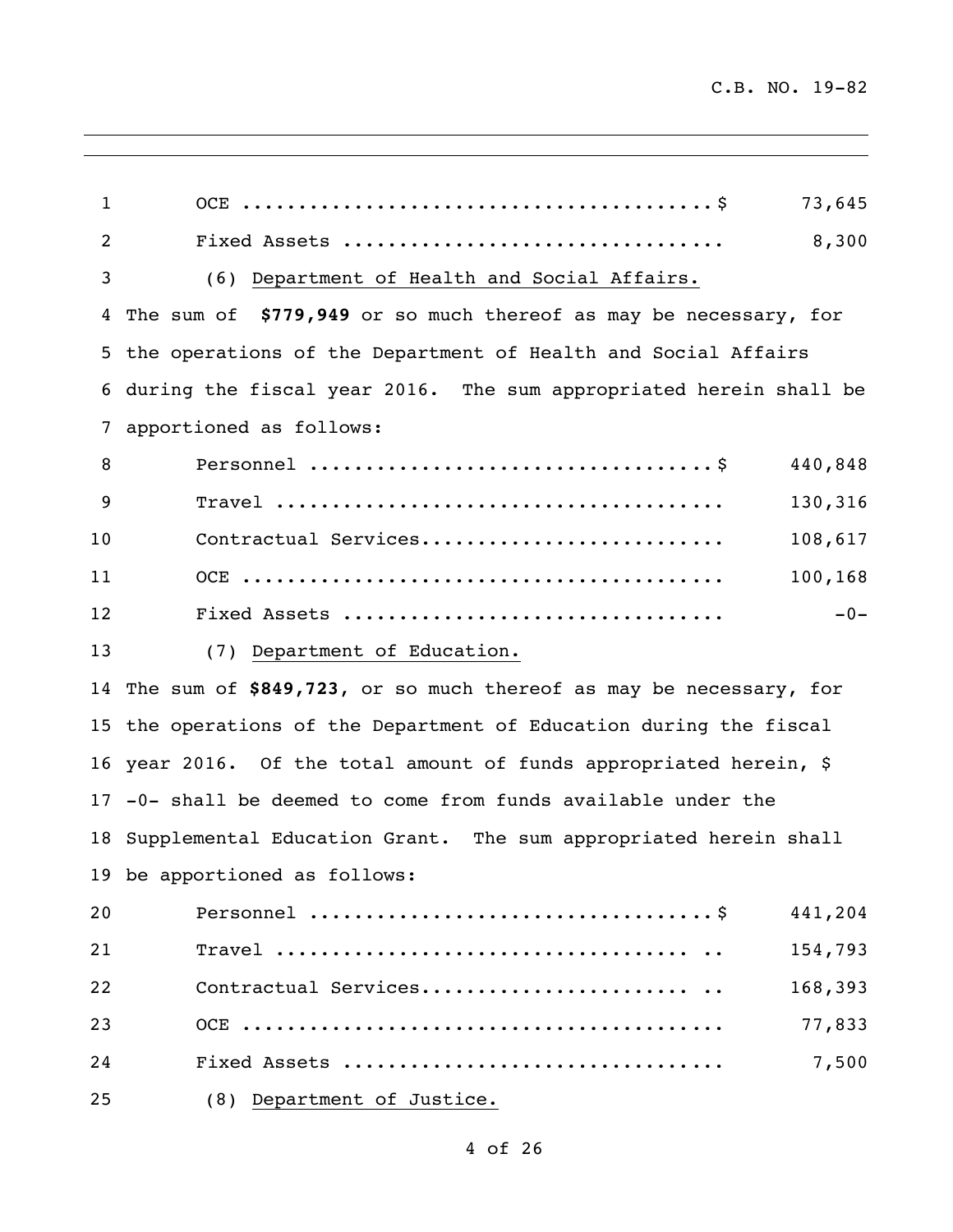The sum of **\$3,330,571,** or so much thereof as may be necessary, for the operations of the Department of Justice during the fiscal year 2016. The sum appropriated herein shall be apportioned as follows: Personnel .................................... \$ 2,351,938 Travel ..................................... .. 158,548 7 Contractual Services.............................. 309,160 OCE ........................................ .. 329,125 Fixed Assets ............................... .. 181,800 (9) Office of the Public Defender. The sum of **\$918,421**, or so much thereof as may be necessary, for the operations of the Office of the Public Defender during the fiscal year 2016. The sum appropriated herein shall be apportioned as follows: Personnel .................................... \$ 663,970 Travel ........................................ 72,812 Contractual Services........................... 73,239 OCE ........................................... 77,900 Fixed Assets .................................. 30,500 (10) Office of Environment and Emergency Management. The sum of **\$312,441**, or so much thereof as may be necessary, for the operations of the Office of Environment and Emergency Management during the fiscal year 2016. The sum appropriated herein shall be apportioned as follows: Personnel .................................... \$ 181,465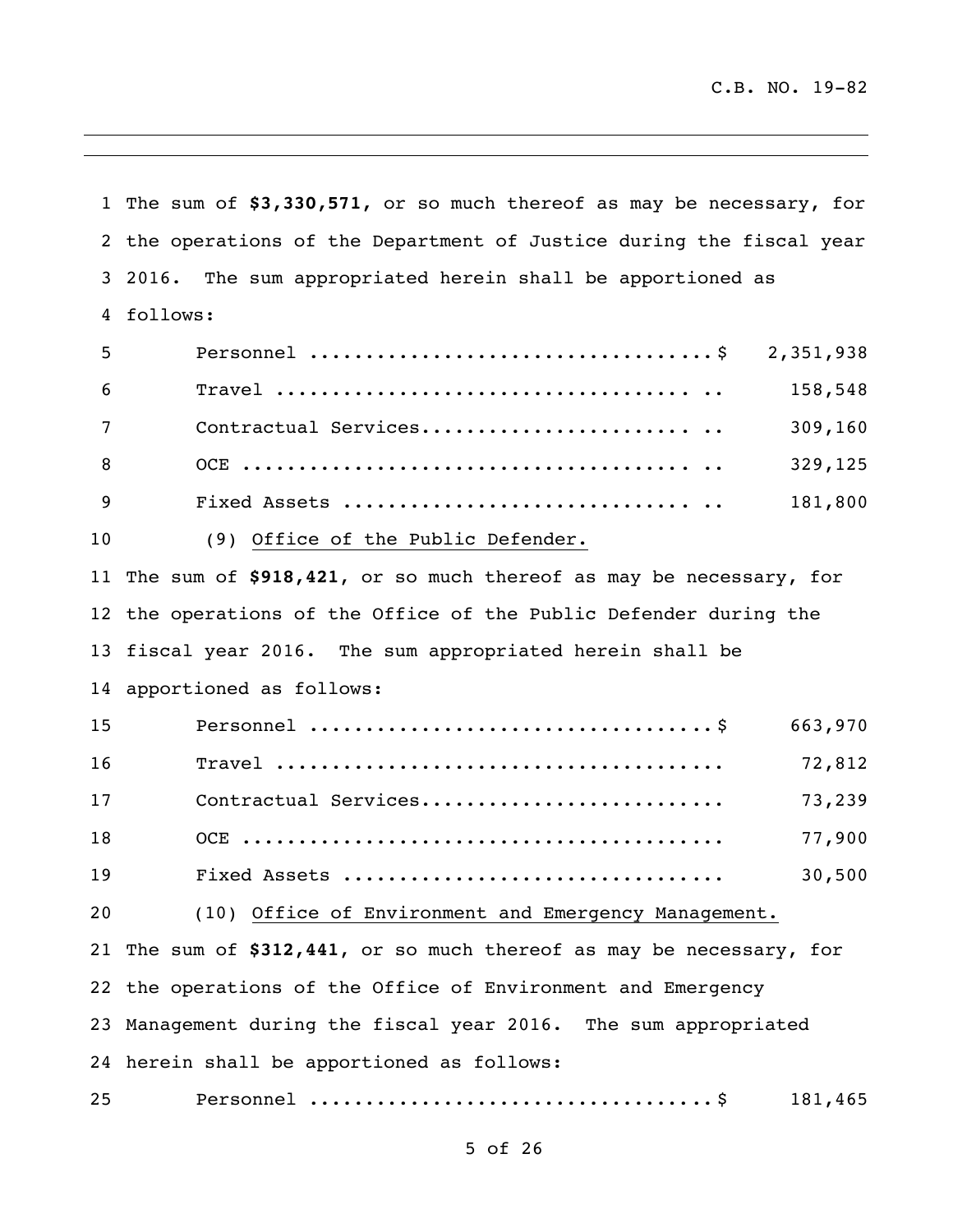$\overline{\phantom{a}}$ 

| 1  | 90,066                                                                 |
|----|------------------------------------------------------------------------|
| 2  | Contractual Services<br>18,450                                         |
| 3  | 22,460                                                                 |
| 4  | $-0-$                                                                  |
| 5  | (11) Office of National Archives, Culture and Historic                 |
| 6  | Preservation.                                                          |
| 7  | The sum of \$197,006, or so much thereof as may be necessary, for      |
| 8  | the operations of the Office of National Archives, Culture and         |
| 9  | Historic Preservation during the fiscal year 2016. The sum             |
| 10 | appropriated herein shall be apportioned as follows:                   |
| 11 | 117,176<br>- \$                                                        |
| 12 | 34,503                                                                 |
| 13 | Contractual Services<br>10,425                                         |
| 14 | 22,102                                                                 |
| 15 | 12,800<br>Fixed Assets                                                 |
| 16 | Section 3. Operating Expenses of the Legislative                       |
| 17 | Branch. The sum of \$4,287,568, or so much thereof as may be           |
|    | 18 necessary, is hereby appropriated from the General Fund of the      |
|    | 19 Federated States of Micronesia for the fiscal year ending           |
|    | 20 September 30, 2016, for the operations of the Legislative Branch    |
|    | 21 of the National Government during fiscal year 2016. The sum         |
|    | 22 appropriated by this section shall be apportioned as follows:       |
| 23 | (1) Speaker and Members.                                               |
|    | 24 The sum of \$1,904,511, or so much thereof as may be necessary, for |
|    | 25 the operations of the Office of the Speaker and Members of the      |

<u> 1989 - Johann Stoff, deutscher Stoffen und der Stoffen und der Stoffen und der Stoffen und der Stoffen und der</u>

of 26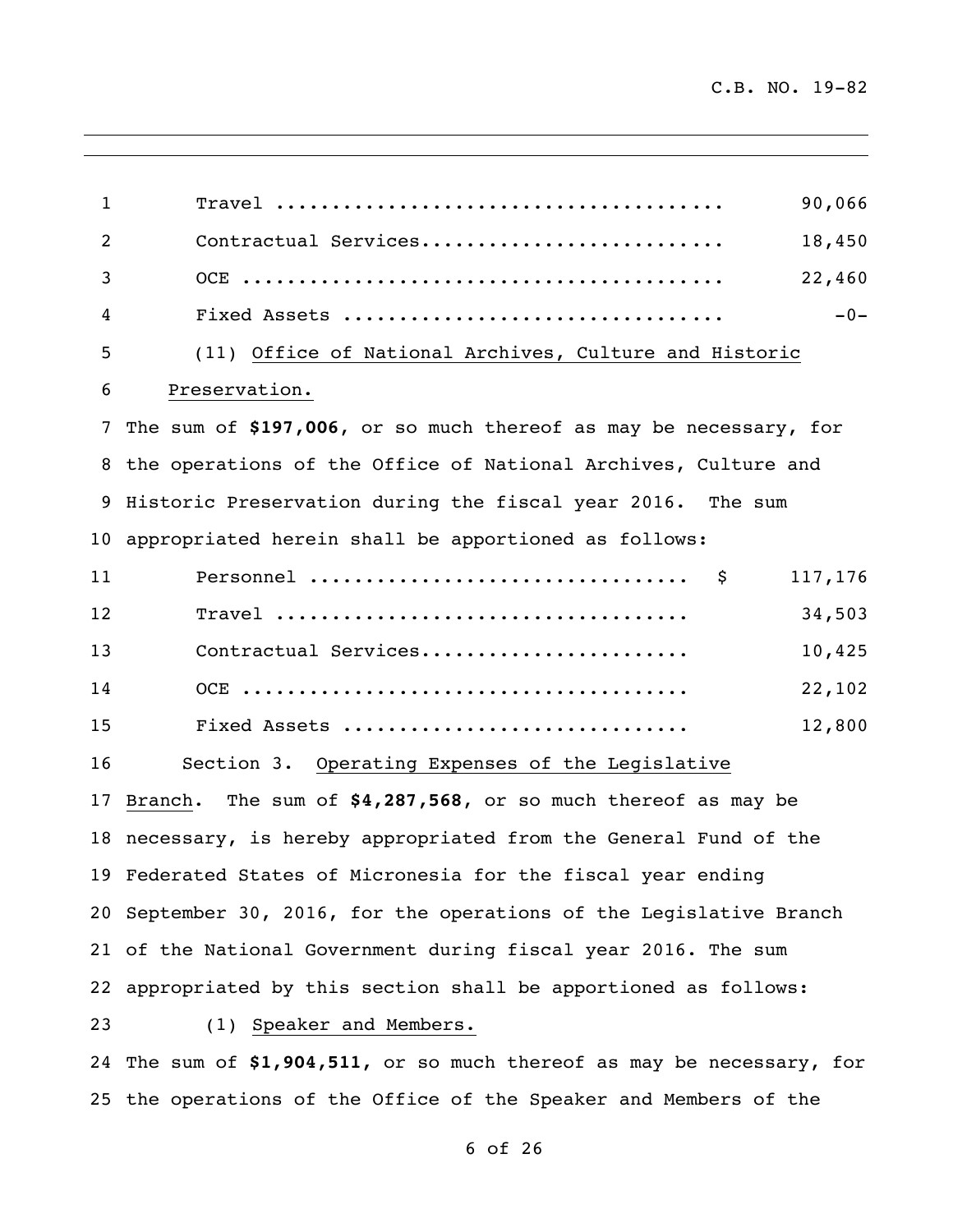Congress of the Federated States of Micronesia during fiscal year 2016. The sum appropriated herein shall be apportioned as follows: Personnel .................................... \$ 430,530 Travel ........................................ 622,381 Contractual Services........................... 851,600 OCE ........................................... -0- Fixed Assets .................................. -0- (2) Staff Offices. The sum of **\$1,893,057**, or so much thereof as may be necessary, for the operations of the Congress staff offices during fiscal year 2016. The sum appropriated herein shall be apportioned as follows: Personnel .................................... \$ 944,275 Travel......................................... 115,252 Contractual Services........................... 470,030 OCE PROVIDED THAT up to \$10,000 may be used to pay expenses incurred during the previous fiscal year .......................................... 187,000 Fixed Assets................................... 176,500 (3) Congress Delegation Offices. The sum of **\$490,000**, or so much thereof as may be necessary, for the operations of the Congress delegation offices during the fiscal year 2016. Of the amounts appropriated for contractual

services within each Delegation Office, up to a maximum of \$25,000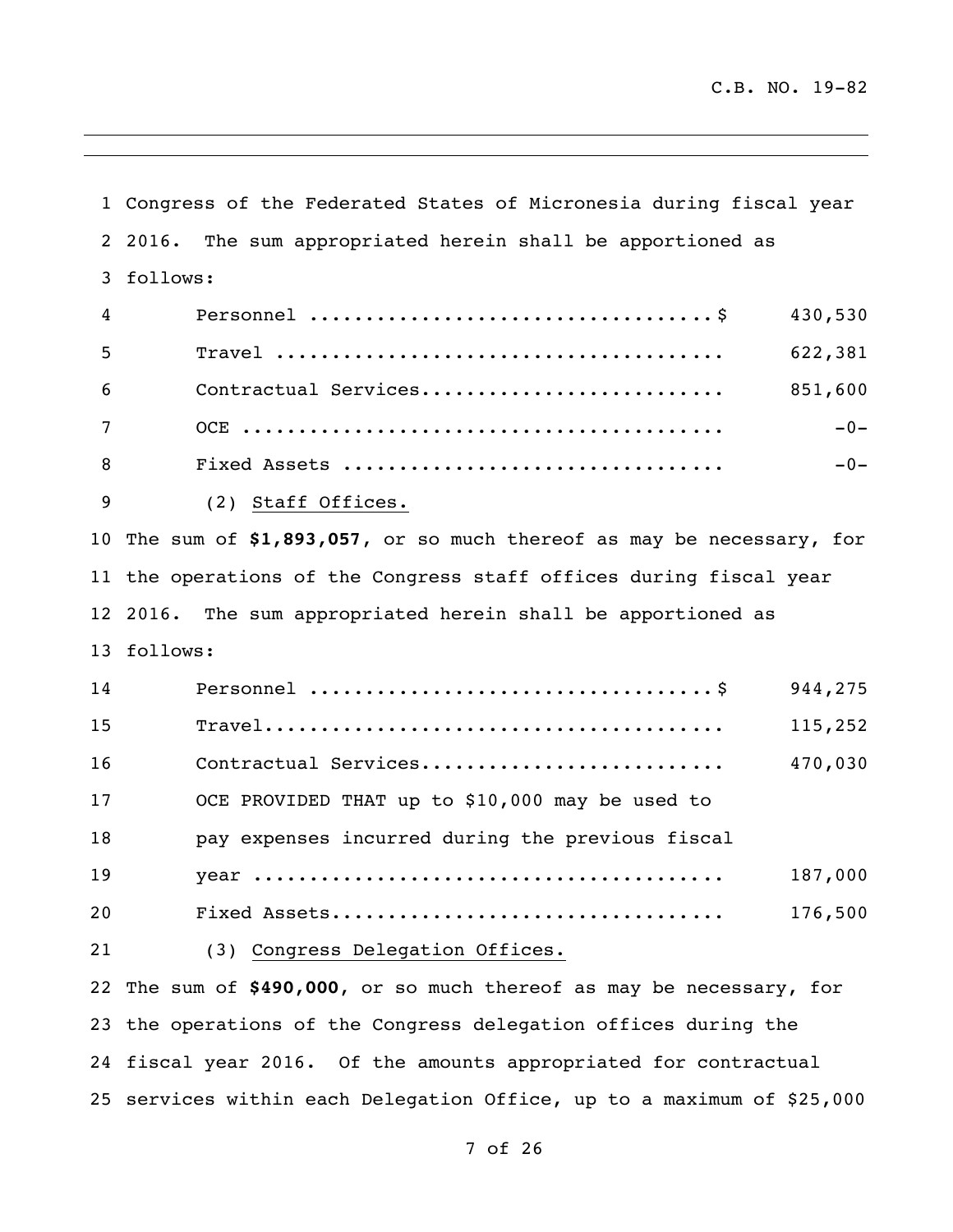per Member, at the Delegation Offices' discretion, may be used for Member Representation. The sum appropriated is apportioned as follows:

| 4  | (a) Kosrae Delegation Office                                             |         |
|----|--------------------------------------------------------------------------|---------|
| 5  | Travel                                                                   | 5,000   |
| 6  | Contractual Services                                                     | 45,000  |
| 7  | OCE                                                                      | 20,000  |
| 8  | Fixed Assets                                                             | $-0-$   |
| 9  | $\texttt{TOTAL} \dots \dots \dots \dots \dots \dots \dots \ 70,000$      |         |
| 10 | (b) Pohnpei Delegation Office                                            |         |
| 11 | Travel                                                                   | 10,000  |
| 12 | Contractual Services                                                     | 100,000 |
| 13 | OCE                                                                      | 30,000  |
| 14 | Fixed Assets                                                             | $-0-$   |
| 15 | $\texttt{TOTAL} \dots \dots \dots \dots \dots \dots \dots \dots 140,000$ |         |
| 16 | (c) Chuuk Delegation Office                                              |         |
| 17 | Travel  \$                                                               | 10,000  |
| 18 | Contractual Services                                                     | 160,000 |
| 19 | OCE                                                                      | 30,000  |
| 20 | Fixed Assets                                                             | 10,000  |
| 21 | $\texttt{TOTAL} \dots \dots \dots \dots \dots \dots \dots \ 210,000$     |         |
| 22 | (d) Yap Delegation Office                                                |         |
| 23 | Travel                                                                   | 10,000  |
| 24 | Contractual Services                                                     | 30,000  |
| 25 | $OCE$                                                                    | 25,000  |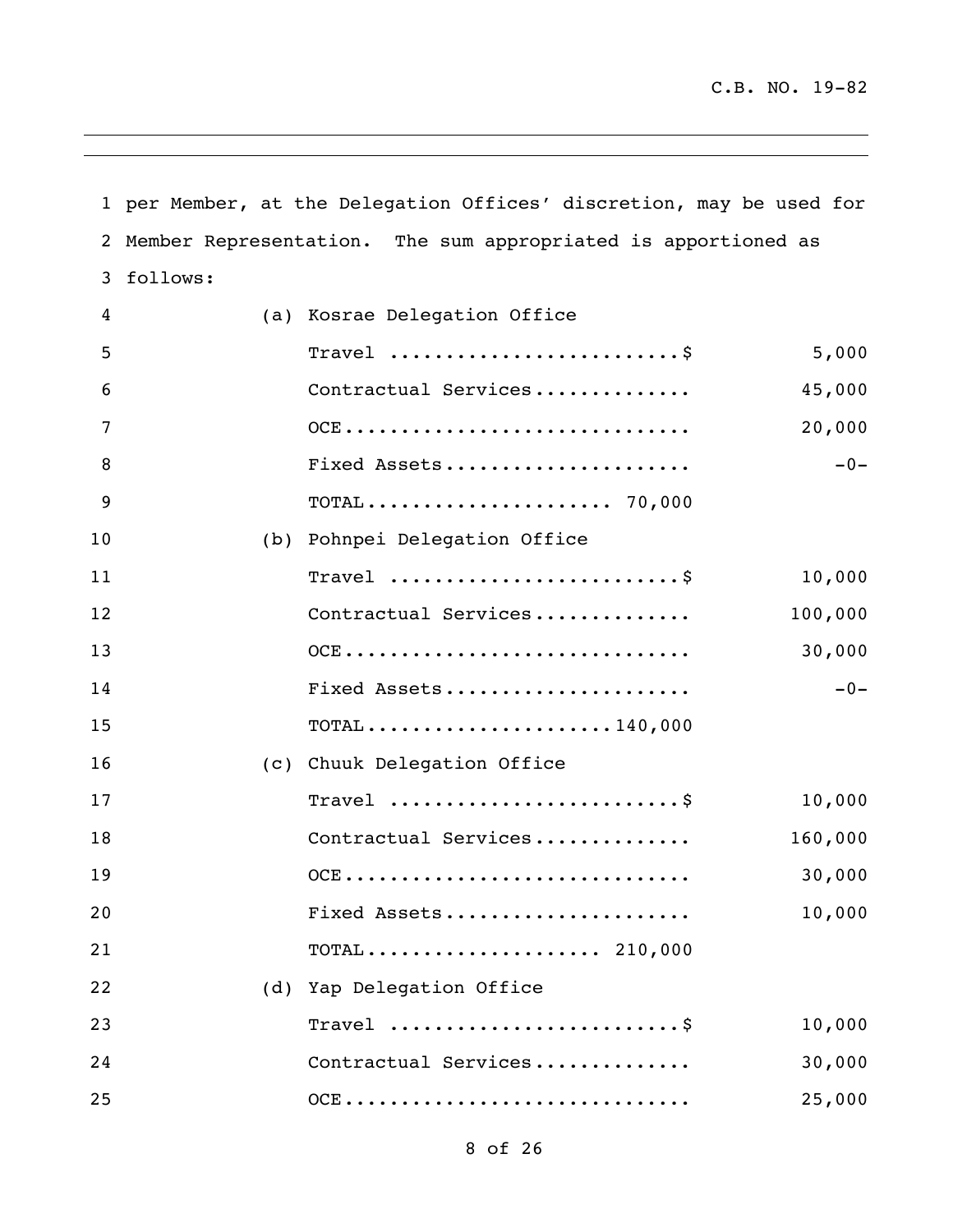| $\mathbf 1$ | Fixed Assets<br>5,000                                                                                                       |
|-------------|-----------------------------------------------------------------------------------------------------------------------------|
| 2           |                                                                                                                             |
| 3           | Section 4. Operating Expenses of the National Judicial                                                                      |
| 4           | Branch. The sum of \$1,399,415, or so much thereof as may be                                                                |
|             | 5 necessary, is hereby appropriated from the General Fund of the                                                            |
|             | 6 Federated States of Micronesia for the fiscal year ending                                                                 |
| 7           | September 30, 2016, for the operations of the Judicial Branch of                                                            |
|             | 8 the National Government during the fiscal year 2016. The sum                                                              |
| 9           | appropriated by this section shall be apportioned as follows:                                                               |
| 10          | 837,024                                                                                                                     |
| 11          | 157,791                                                                                                                     |
| 12          | Contractual Services<br>177,694                                                                                             |
| 13          | 190,806                                                                                                                     |
| 14          | 36,100                                                                                                                      |
| 15          | Section 5. Operating Expenses of the National Public                                                                        |
| 16          | Auditor. The sum of \$743,355, or so much thereof as may be                                                                 |
|             | 17 necessary, is hereby appropriated from the General Fund of the                                                           |
|             | 18 Federated States of Micronesia for the fiscal year ending                                                                |
|             | 19 September 30, 2016, for the operations of the National Office of                                                         |
|             | 20 the Public Auditor and for the National Public Auditor's Chuuk                                                           |
|             | 21 Office. The sum appropriated by this section shall be apportioned                                                        |
|             | 22 as follows:                                                                                                              |
| 23          | 464,290                                                                                                                     |
| 24          | $\texttt{True}1 \dots \dots \dots \dots \dots \dots \dots \dots \dots \dots \dots \dots \dots \dots \dots \dots$<br>124,565 |

Contractual Services........................... 86,000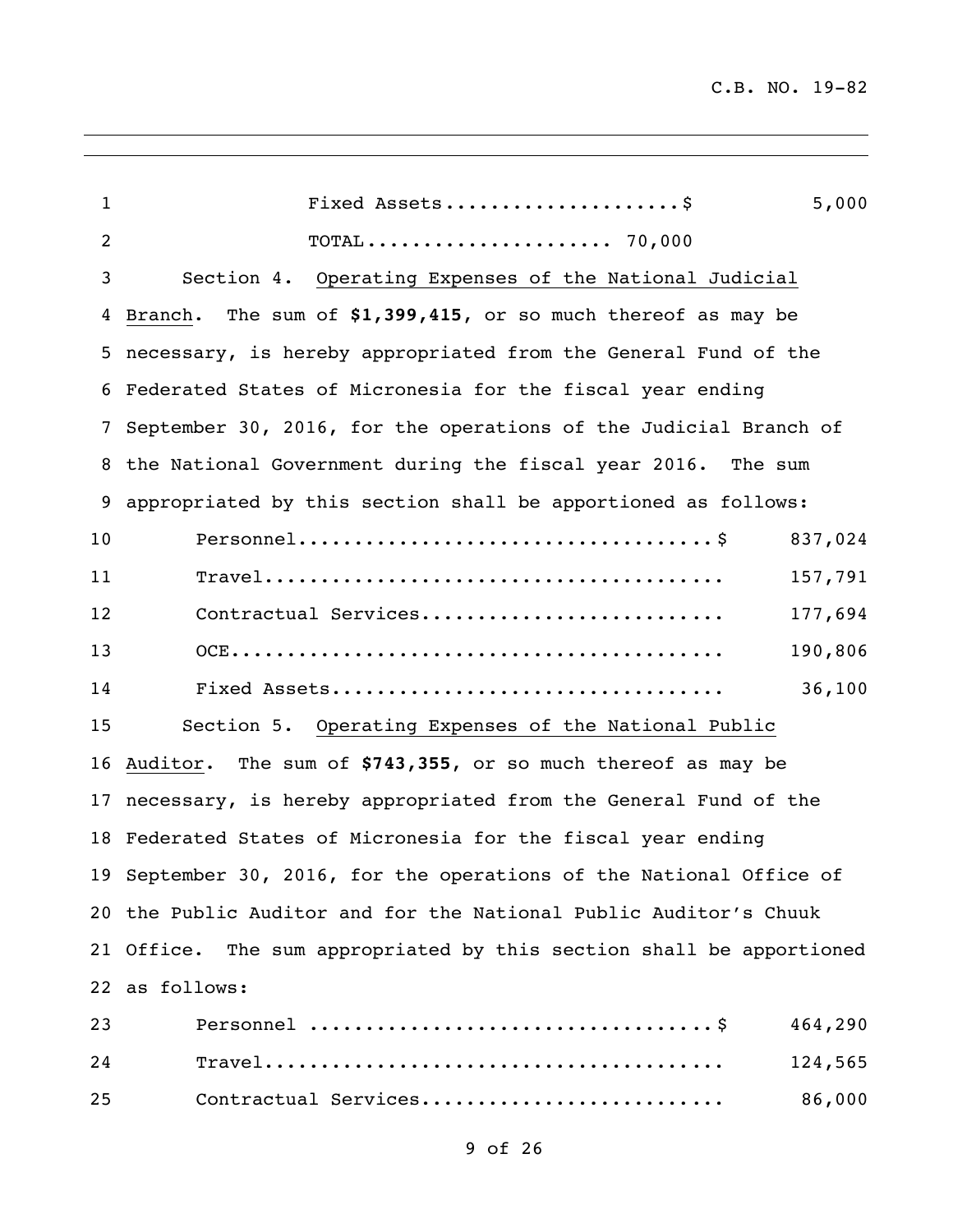| $\mathbf{1}$   | 58,500                                                                                                                |
|----------------|-----------------------------------------------------------------------------------------------------------------------|
| $\overline{c}$ | 10,000                                                                                                                |
| 3              | Section 6. Operating Expenses of Agencies of the                                                                      |
| 4              | National Government. The sum of \$1,996,400, or so much thereof as                                                    |
| 5              | may be necessary, is hereby appropriated from the General Fund of                                                     |
|                | 6 the Federated States of Micronesia for the fiscal year ending                                                       |
| 7              | September 30, 2016, for the operations of the following boards,                                                       |
|                | 8 commissions and agencies during the fiscal year 2016. The sum                                                       |
| 9              | appropriated by this section shall be apportioned as follows:                                                         |
| 10             | (1) National Oceanic Resource Management Authority                                                                    |
| 11             | $(NORMAL)$ .                                                                                                          |
|                | 12 The sum of \$516,094, or so much thereof as may be necessary, for                                                  |
|                | 13 the operations of NORMA for the fiscal year 2016. The sum                                                          |
|                | 14 appropriated herein shall be apportioned as follows:                                                               |
| 15             | 235,794                                                                                                               |
| 16             | $\texttt{True}1 \dots \dots \dots \dots \dots \dots \dots \dots \dots \dots \dots \dots \dots \dots \dots$<br>125,000 |
| 17             | 94,300<br>Contractual Services                                                                                        |
| 18             | 61,000                                                                                                                |
| 19             | $-0-$                                                                                                                 |
| 20             | (2) Board of Regents (COM-FSM).                                                                                       |
|                | 21 The sum of \$105,000, or so much thereof as may be necessary, for                                                  |
|                | 22 the operations of the Board of Regents, COM-FSM during the fiscal                                                  |
|                | 23 year 2016. The sum appropriated herein shall be apportioned as                                                     |
|                | 24 follows:                                                                                                           |
| 25             | -0-                                                                                                                   |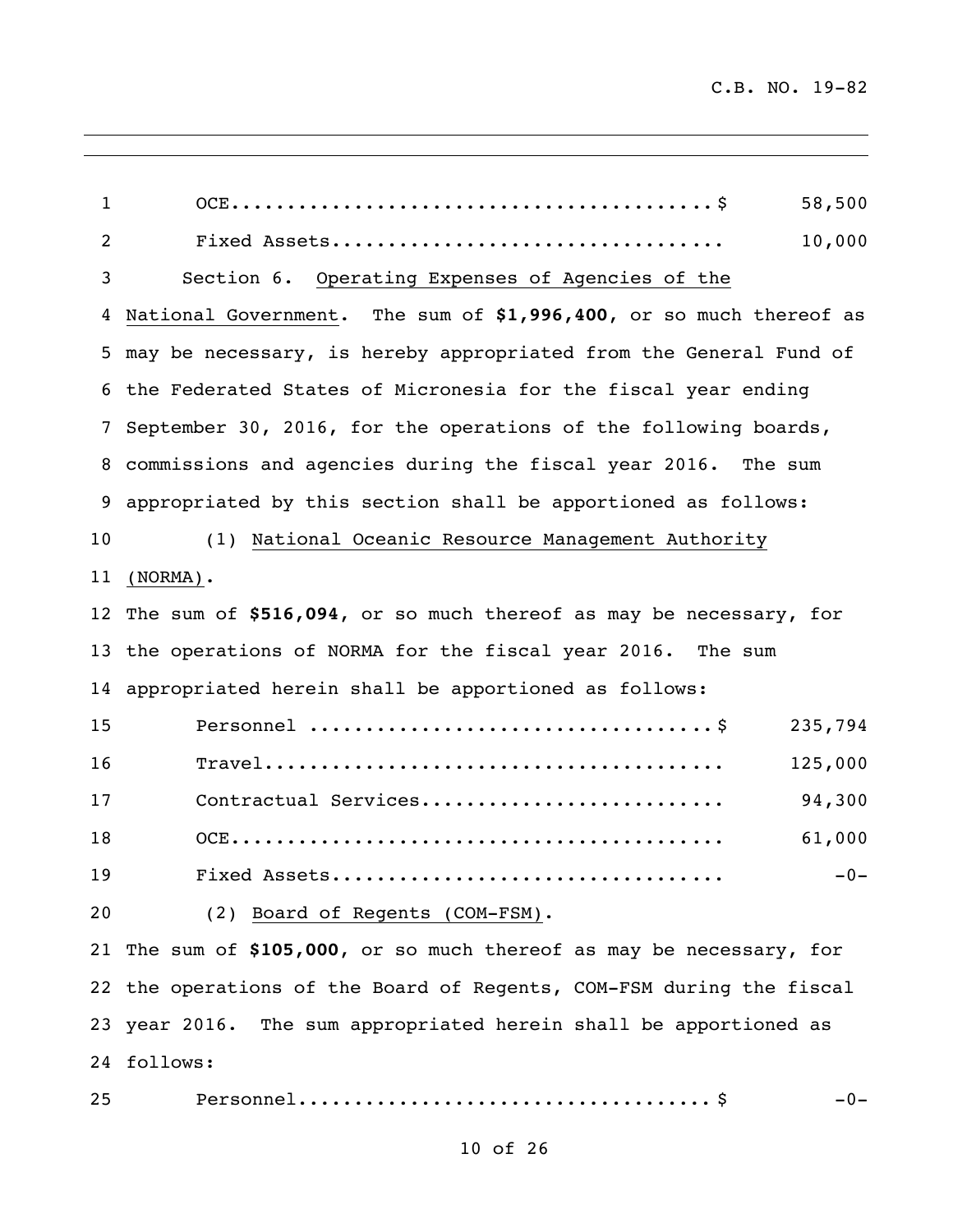| $\mathbf{1}$   |                                                                    | $-0-$ |
|----------------|--------------------------------------------------------------------|-------|
| $\overline{2}$ | Contractual Services                                               | $-0-$ |
| 3              | 105,000                                                            |       |
| 4              |                                                                    | $-0-$ |
| 5              | (3) FSM Banking Board.                                             |       |
| 6              | The sum of \$201,763, or so much thereof as may be necessary, for  |       |
| 7              | the operations of FSM Banking Board during the fiscal year 2016.   |       |
| 8              | The sum appropriated herein shall be apportioned as follows:       |       |
| 9              | 87,431                                                             |       |
| 10             | 69,007                                                             |       |
| 11             | Contractual Services<br>18,100                                     |       |
| 12             | 24,725                                                             |       |
| 13             | 2,500                                                              |       |
| 14             | (4) FSM Insurance Board.                                           |       |
| 15             | The sum of \$305,215, or so much thereof as may be necessary, for  |       |
| 16             | the operations of FSM Insurance Board during the fiscal year 2016. |       |
| 17             | The sum appropriated herein shall be apportioned as follows:       |       |
| 18             | 114,147                                                            |       |
| 19             | 75,763                                                             |       |
| 20             | Contractual Services<br>86,895                                     |       |
| 21             | 22,310                                                             |       |
| 22             | 6,100                                                              |       |
| 23             | (5) FSM Postal Services.                                           |       |
|                |                                                                    |       |

 The sum of **\$868,328**, or so much thereof as may be necessary, for the operations of the National Postal Services during the fiscal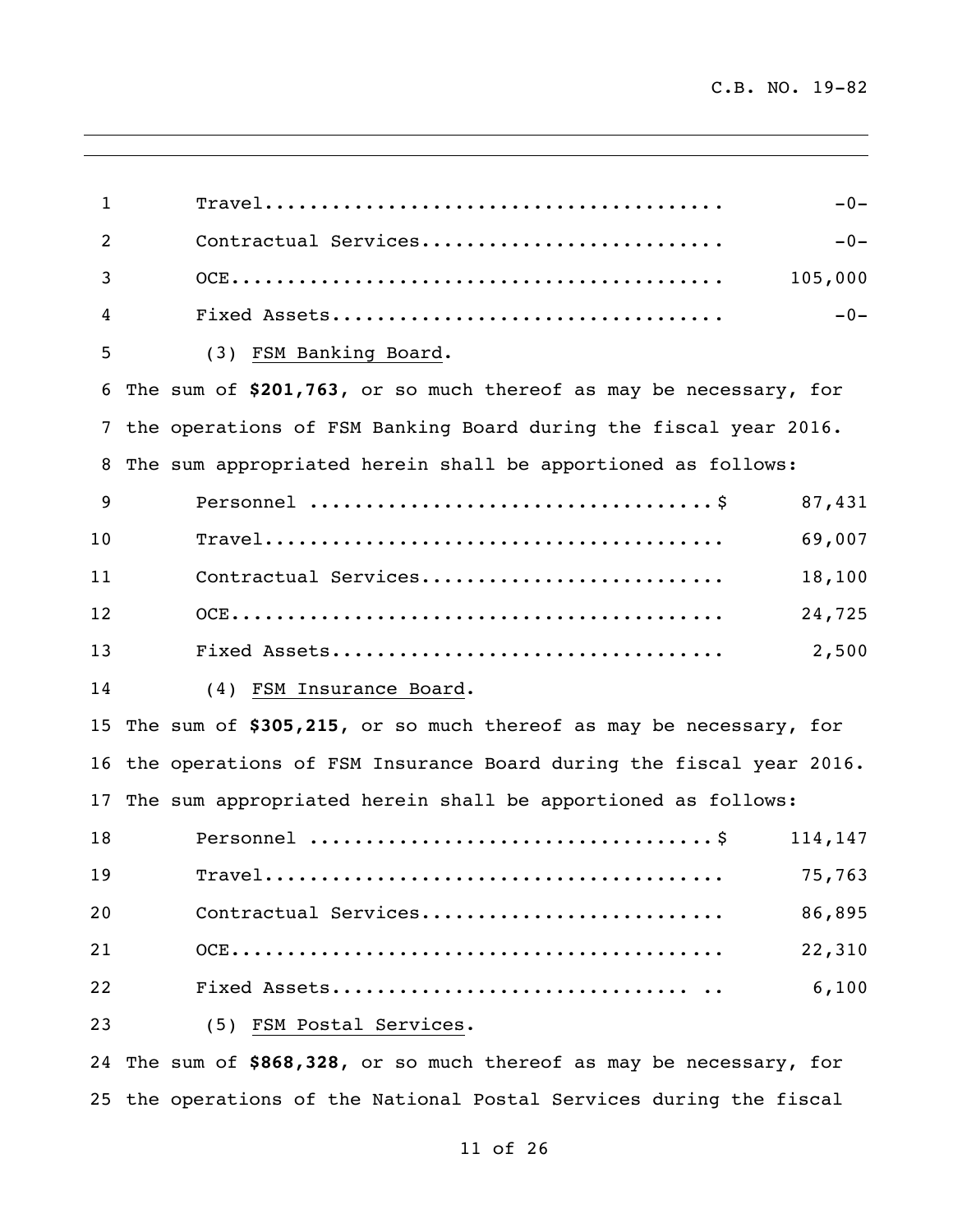year 2016. The sum appropriated herein shall be apportioned as follows: Personnel..................................... \$ 508,346 Travel......................................... 50,165 5 Contractual Services................................ 145,317 OCE............................................ 124,500 Fixed Assets................................... 40,000 8 Section 7. Special Programs. The sum of **\$440,054,** or so much thereof as may be necessary, is hereby appropriated from the General Fund of the Federated States of Micronesia for the fiscal year ending September 30, 2016, for the following special programs during fiscal year 2016. The sum appropriated by this section shall be apportioned as follows: (1) National Election Office. The sum of **\$440,054**, or so much thereof as may be necessary, for the operations of National Election Office during the fiscal year 2016. The sum appropriated herein shall be apportioned as follows: Personnel..................................... \$ 222,637 Travel......................................... 17,637

 Contractual Services........................... 59,477 OCE............................................ 74,303 Fixed Assets................................... 66,000 Section 8. Grants, Subsidies and Contributions. The sum of **\$10,868,639,** or so much thereof as may be necessary, is hereby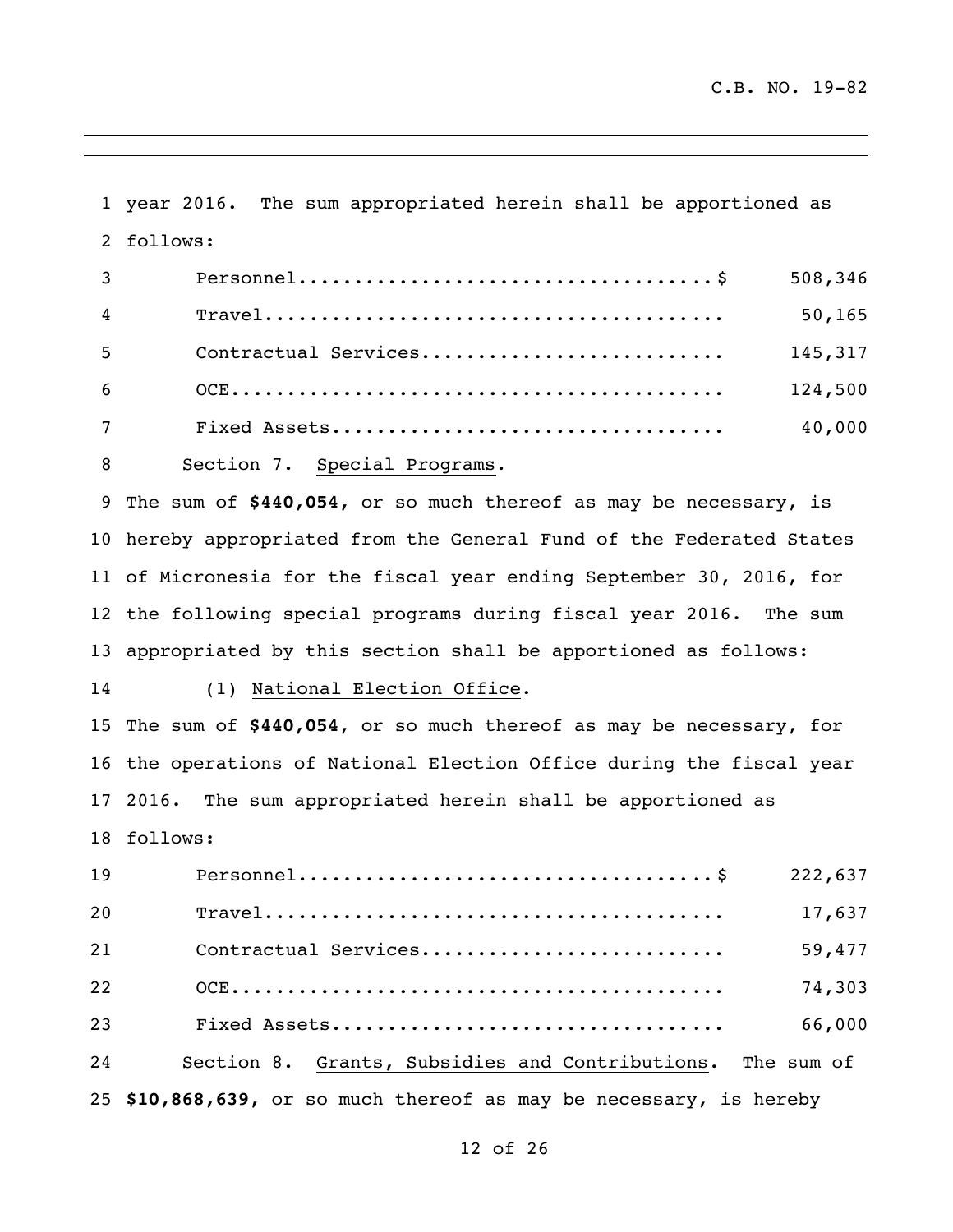appropriated from the General Fund of the Federated States of Micronesia for the fiscal year ending September 30, 2016 for the following grants, subsidies and contributions during fiscal year 2016. The sum appropriated by this section shall be apportioned as follows: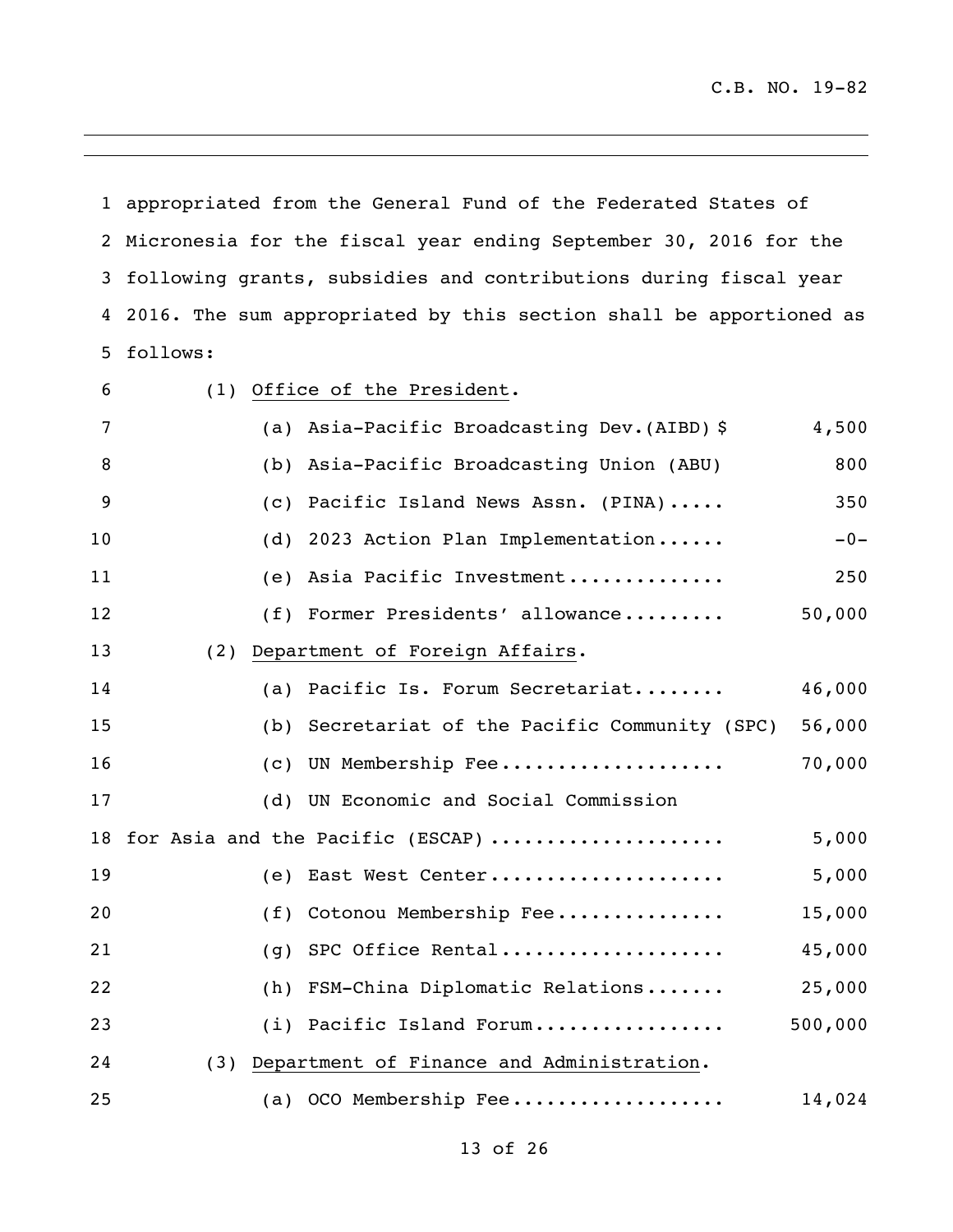$\overline{\phantom{a}}$ 

| $\mathbf{1}$ |        | (b) Maintenance Fee for FMIS\$               | 55,000 |
|--------------|--------|----------------------------------------------|--------|
| 2            |        | (c) FSM Group Life                           | 25,000 |
| 3            | (4)    | Department of Resources and Development.     |        |
| 4            | (a)    | Pacific Islands Development Program          | 15,000 |
| 5            | (b)    | Forum Fisheries                              | 38,918 |
| 6            | (c)    | UNDP                                         | 30,000 |
| 7            |        | (d) South Pacific Applied Geoscience         |        |
| 8            | Comm.  |                                              | 15,000 |
| 9            |        | (e) Pacific Asia Travel Association          | 5,000  |
| 10           | (f)    | Micronesian Challenge Endowment              | 50,000 |
| 11           | (q)    | Western Forestry LeadershipCoalition.        | 530    |
| 12           | (h)    | Food Agriculture Organization (FAO)          | 4,800  |
| 13           | (i)    | Matching for SPC Projects                    | 60,000 |
| 14           | (j)    | Micronesian Challenge                        | 10,000 |
| 15           | (k)    | Micronesian Cruise Assoc                     | 2,500  |
| 16           | (1)    | International Animal Health                  |        |
| 17           |        | Organization (OIE)                           | 23,000 |
| 18           | (m)    |                                              | 250    |
| 19           |        | (n) Micronesia Trade Cmte                    | 30,000 |
| 20           |        | (o) Convention on Biological Diversity (CBD) | 1,000  |
| 21           |        | (p) South Pacific Tourism Organization       |        |
| 22           | (SPTO) |                                              | 54,000 |
| 23           |        | (q) International Fund for Agriculture       |        |
|              |        |                                              | 500    |
| 25           |        | (5) Department of Health and Social Affairs. |        |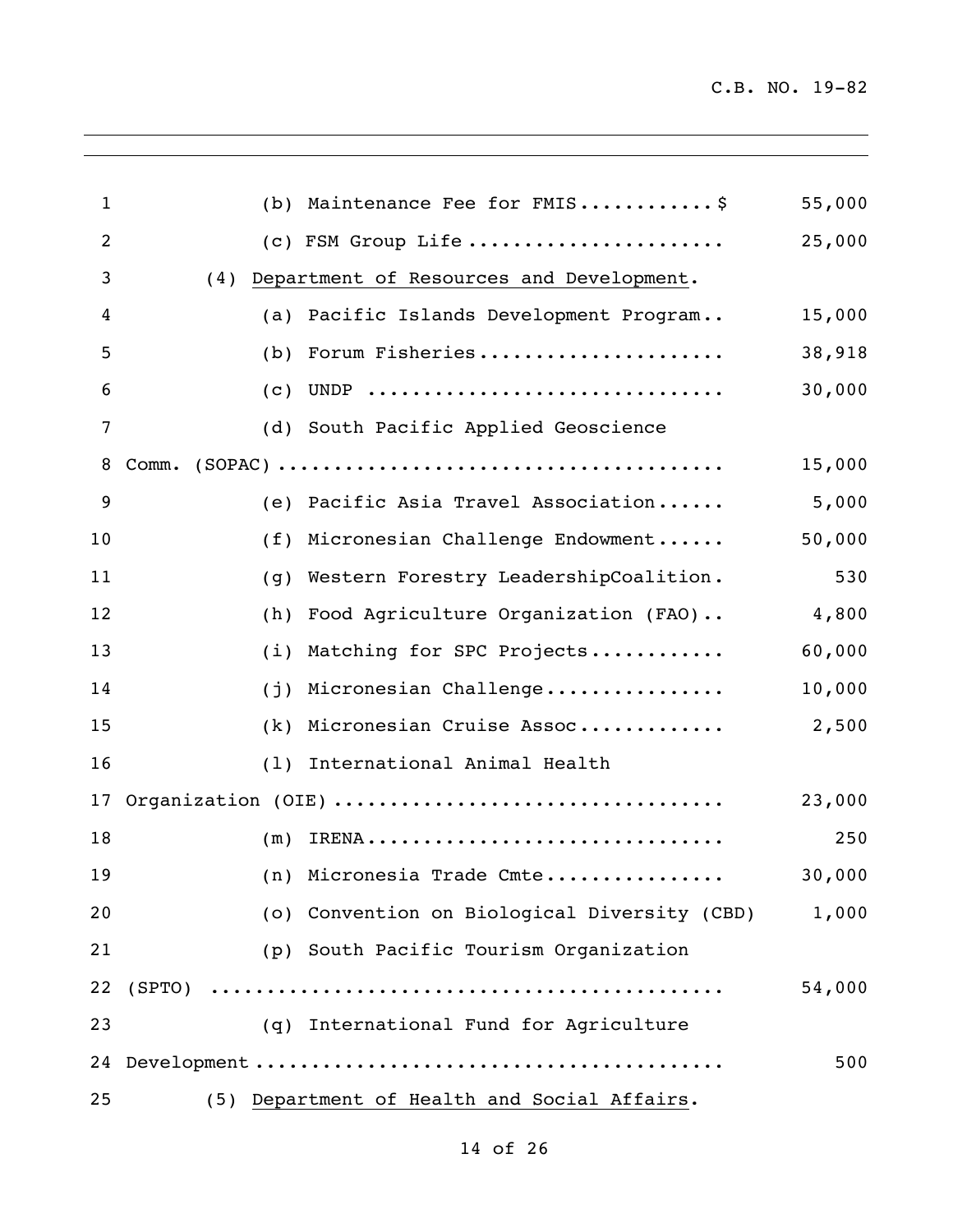$\overline{\phantom{a}}$ 

| $\mathbf{1}$   | UN Fund for Population Activity (UNFPA) \$<br>3,000<br>(a)            |
|----------------|-----------------------------------------------------------------------|
| $\overline{2}$ | World Health Organization (WHO)<br>4,000<br>(b)                       |
| 3              | (c) National Board of Nursing                                         |
| 4              | 20,000                                                                |
| 5              | (d) Pacific Islands Health Officers                                   |
| 6              | Association (PIHOA)<br>20,000                                         |
| 7              | (e) FSM Amateur Sports Association<br>20,000                          |
| 8              | (f) Association of Territorial                                        |
| 9              | Health Organization<br>7,000                                          |
| 10             | FSM Red Cross<br>70,000<br>(q)                                        |
| 11             | (h) UNICEP (vaccines)<br>50,000                                       |
| 12             | UN Women<br>1,000<br>(i)                                              |
| 13             | (6) Department of Education.                                          |
| 14             | (a) Aid for Non-Public School.<br>600,000                             |
| 15             | (b) Financial Assistance to FSM students                              |
| 16             | 40,000                                                                |
| 17             | (c) Financial Assistance to FSM students                              |
|                | 150,000                                                               |
| 19             | (d) National Scholarship, provided the funds are                      |
|                | 20 prioritized according to designated areas of priority study which  |
|                | 21 include: law, medicine, accounting/economics/business, and         |
|                | 22 engineering. Incoming freshmen majoring in liberal arts (including |
|                | 23 pre-law and pre-med) must                                          |
|                | 24 maintain a G.P.A. of 3.0<br>2,000,000                              |
| 25             | (e) National Close-Up<br>75,000                                       |
|                |                                                                       |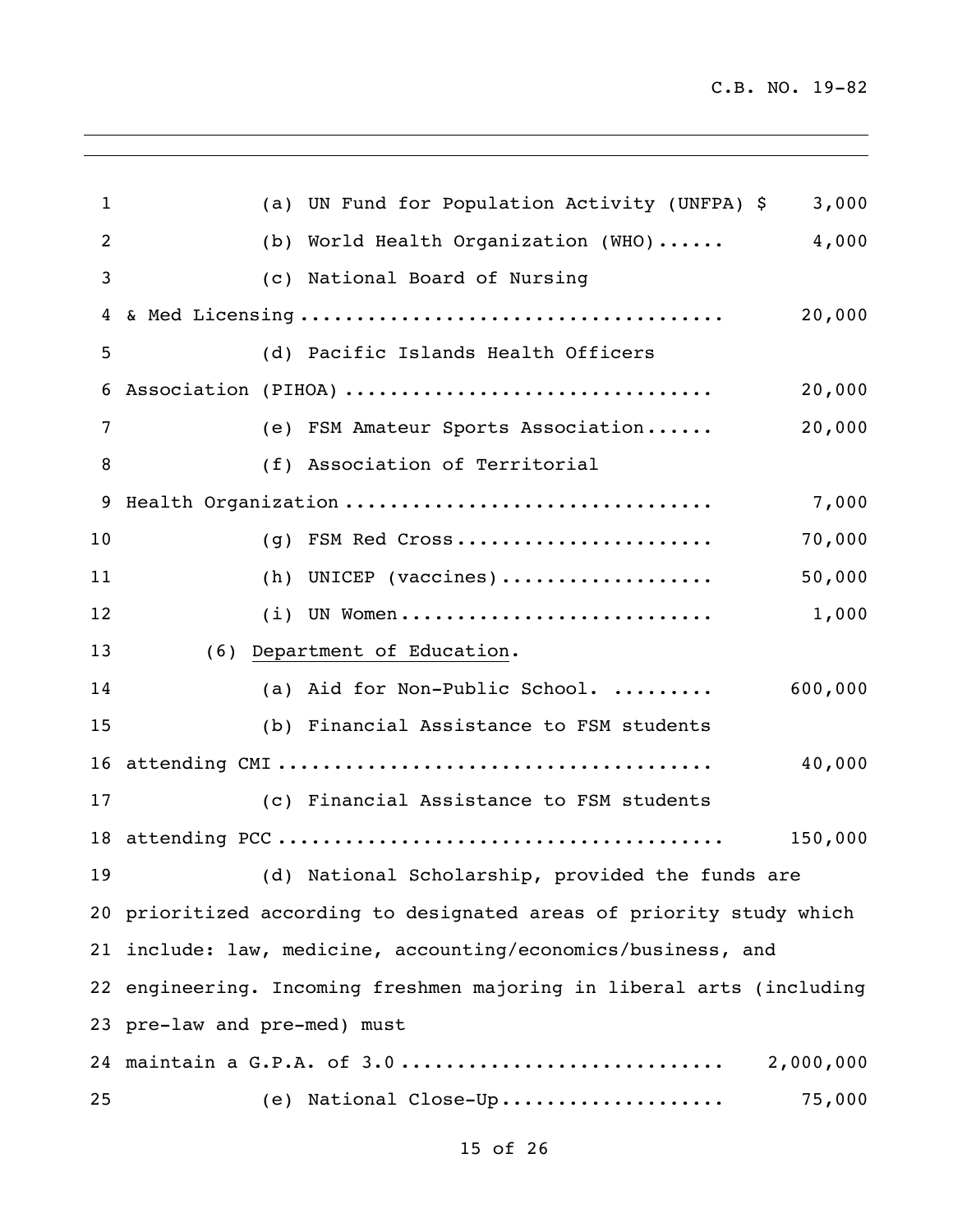$\overline{\phantom{a}}$ 

| 1  | (f)                 | National Merit Scholarship\$                       | 150,000 |
|----|---------------------|----------------------------------------------------|---------|
| 2  | (q)                 | COM Board annual meeting                           | 5,000   |
| 3  | (h)                 | Caroline College and                               |         |
| 4  |                     | Pastoral Institute (CCPI)                          | 50,000  |
| 5  |                     | (i) Faithwalk Christian College                    | 50,000  |
| 6  |                     | (7) Department of Transportation, Communication    |         |
| 7  | and Infrastructure. |                                                    |         |
| 8  |                     | (a) Asia Pacific Telecommunity (APT)               | 11,000  |
| 9  |                     | (b) International Telecommunications               |         |
| 10 |                     |                                                    | 104,163 |
| 11 |                     | (c) International Civil Aviation                   |         |
| 12 |                     |                                                    | 28,050  |
| 13 |                     | (d) FSM Capital Energy/Utilities                   | 700,000 |
| 14 |                     | (e) Micronesian Shipping Comm                      | 25,000  |
| 15 | (8)                 | Department of Justice.                             |         |
| 16 | (a)                 | DOJ Fuel Subsidy                                   | 200,000 |
| 17 | (b)                 | Kosrae Joint Law Enforcement                       | 30,000  |
| 18 | (C)                 | Pohnpei Joint Law Enforcement                      | 50,000  |
| 19 |                     | (d) Chuuk Joint Law Enforcement                    | 50,000  |
| 20 |                     | (e) Yap Joint Law Enforcement.                     | 30,000  |
| 21 |                     | (9) Congress of the Federated States of Micronesia |         |
| 22 |                     | (a) IPU Conference                                 | 50,000  |
| 23 |                     | (b) Climate Change Conferences                     | 30,000  |
| 24 |                     | $(c)$ APPU/APPF                                    | 75,000  |
| 25 |                     | (d) Staff Upgrade/Law of the                       |         |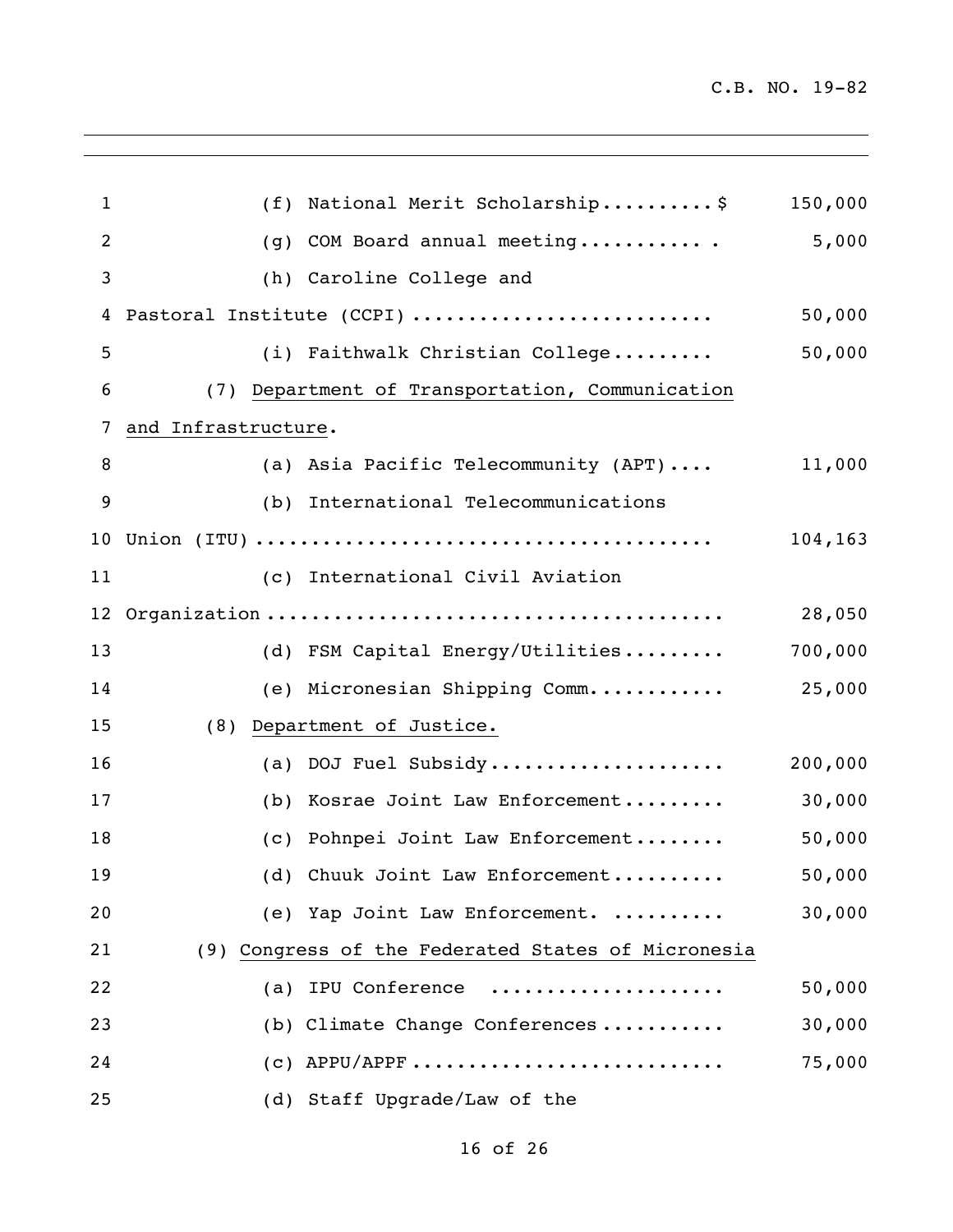$\overline{\phantom{a}}$ 

|                 |                                                  | 50,000  |
|-----------------|--------------------------------------------------|---------|
| 2               | (e) World Bank/IMF Annual Meeting                | 50,000  |
| 3               | (f) FSM/Israel Parliamentarian                   |         |
| 4               |                                                  | 100,000 |
| 5               | (g) MLC Conference                               | 60,000  |
| 6               | (h) FSM/Japan Parliamentarian                    |         |
| 7               |                                                  | 50,000  |
| 8               | (i) China Parliamentarian Visit                  | 50,000  |
| 9               | (j) FSM Congress/Cuban National Assembly         |         |
| 10 <sub>o</sub> | Parliamentary Relations                          | 50,000  |
| 11              | (k)National Olympic Committee - Assistance       |         |
|                 | 12 for Jennifer Chieng                           | 25,000  |
| 13              | (1) FSM-French Parliamentarian                   |         |
|                 |                                                  | 50,000  |
| 15              | $(m)$ ACP                                        | 50,000  |
| 16              | (n) Fisheries Meetings (WCPFC, PNA, NORMA        |         |
|                 | 17 Bilateral Access Consultations, and US Treaty |         |
|                 |                                                  | 50,000  |
| 19              | (o) MRA Conference in Japan                      | 20,000  |
| 20              | (10) Office of E.E.M.                            |         |
| 21              | (a) SPREP                                        | 10,184  |
| 22              | $(b)$ UNEP                                       | 760     |
| 23              | SPREP/Noumea Convention<br>(C)                   | 1,764   |
| 24              | Waigani Convention<br>(d)                        | 1,190   |
| 25              | (e) UN Convention to Combat Desertification      | 120     |

<u> 1980 - Andrea Santa Andrea Santa Andrea Santa Andrea Santa Andrea Santa Andrea Santa Andrea Santa Andrea San</u>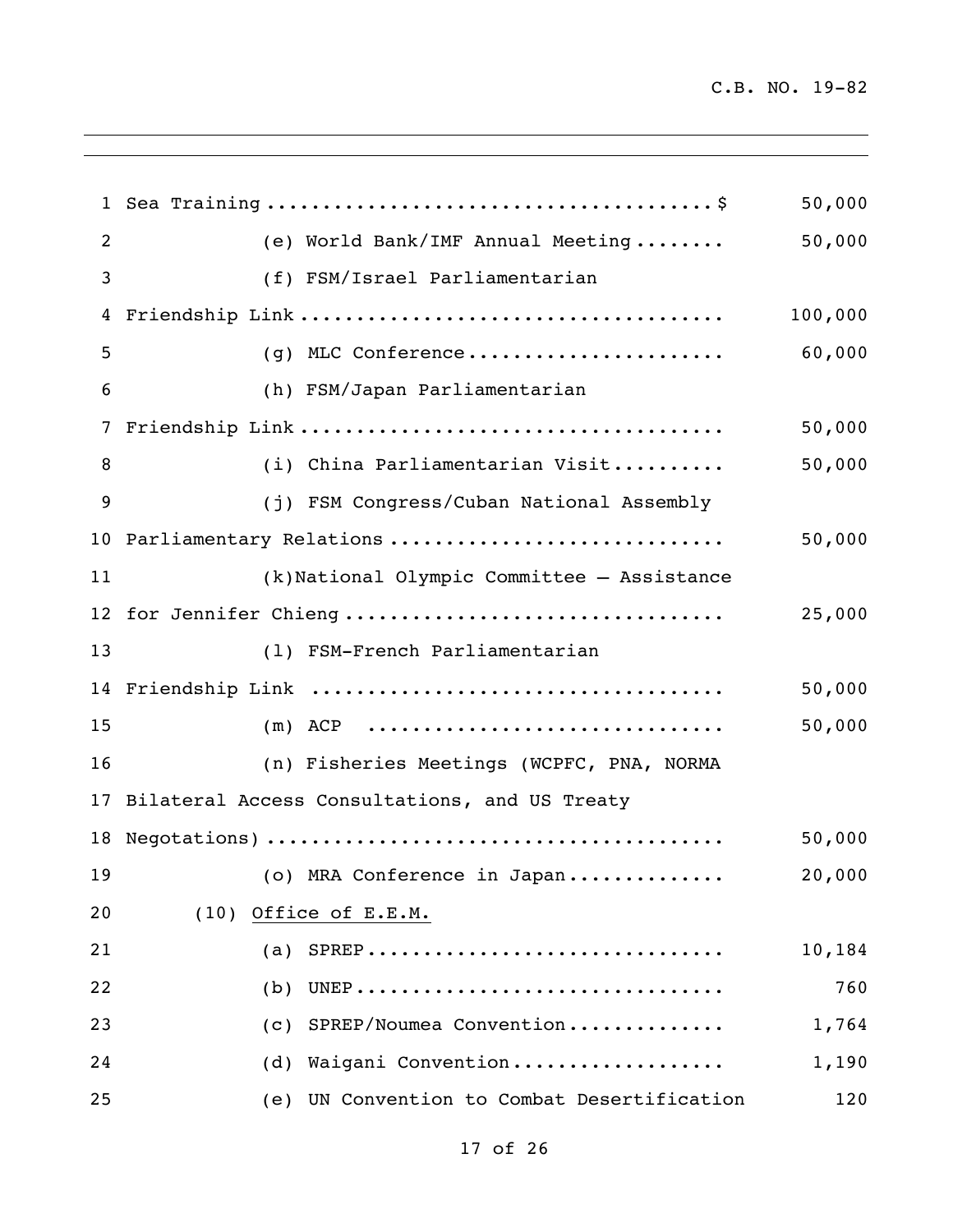$\overline{\phantom{a}}$ 

| 1  | (f)  | UN Framework Convention (UNFCC) \$                                             | 250       |
|----|------|--------------------------------------------------------------------------------|-----------|
| 2  | (g)  | Earth Day Activities                                                           | 15,000    |
| 3  | (h)  | EPA Director's Meeting                                                         | 20,000    |
| 4  | (i)  | 5th Bi-Annual Environmental Conference                                         | 20,000    |
| 5  | (i)  | Disaster Assistance Emergency                                                  |           |
| 6  |      | Fund (DAEF) Matching                                                           | 200,000   |
| 7  | (11) | Office of NACHP                                                                |           |
| 8  | (a)  |                                                                                | 4,000     |
| 9  | (b)  | $NCSHPO \ldots \ldots \ldots \ldots \ldots \ldots \ldots \ldots \ldots \ldots$ | 2,760     |
| 10 | (c)  | PARBICA                                                                        | 100       |
| 11 | (d)  | PIALA                                                                          | 100       |
| 12 | (e)  | WHC Membership Fee                                                             | 54        |
| 13 | (12) | Other Grants, Subsidies and Contributions.                                     |           |
| 14 | (a)  | Kosrae Judiciary Subsidy                                                       | 35,000    |
| 15 | (b)  | Pohnpei Judiciary Subsidy                                                      | 55,000    |
| 16 | (c)  | Chuuk Judiciary Subsidy                                                        | 55,000    |
| 17 | (d)  | Yap Judiciary Subsidy                                                          | 35,000    |
| 18 | (e)  | COM Treaty Obligations                                                         | 25,000    |
| 19 |      | (f) Micronesian Legal Services Corporation                                     | 250,000   |
| 20 | (q)  | MiCare                                                                         | 80,000    |
| 21 | (h)  | MLFC Loan Payment                                                              | 200,000   |
| 22 | (i)  | Single Audit                                                                   | 445,000   |
| 23 | (j)  | FSM Social Security                                                            | 2,000,000 |
| 24 | (k)  | Staff Housing                                                                  | 510,000   |
| 25 | (1)  | Recruitment and repatriation                                                   | 223,218   |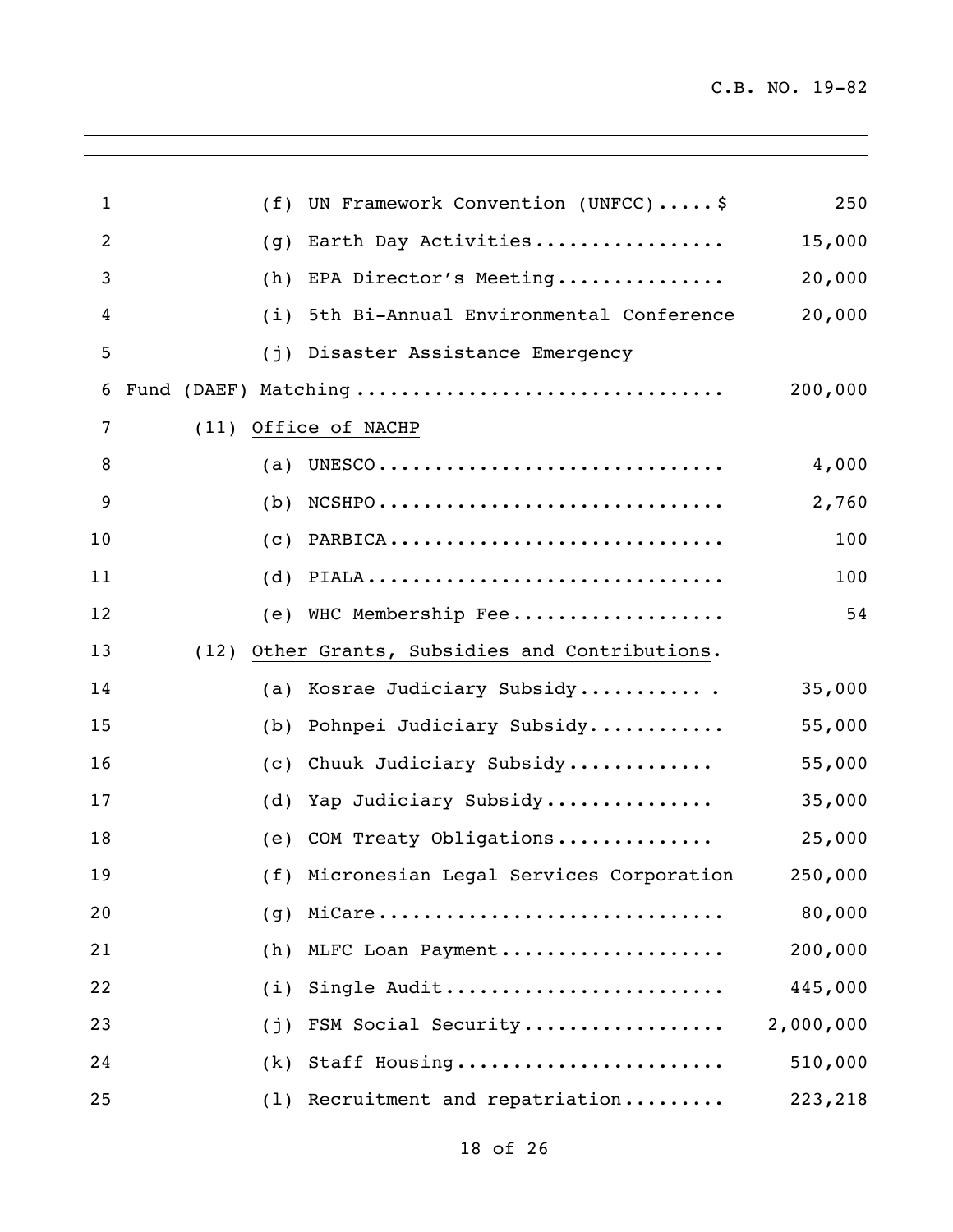$\overline{\phantom{a}}$ 

| $\mathbf{1}$ | WCPFC Membership\$<br>108,504<br>(m)                                |
|--------------|---------------------------------------------------------------------|
| 2            | (n) UN Mission Legal Counsel -                                      |
| 3            | UNFCC/UNCCC Climate Change Conferences<br>10,000                    |
| 4            | Section 9. Capital and Human Resources Development.                 |
| 5            | The sum of \$36,937,693, or so much thereof as may be necessary, is |
| 6            | hereby appropriated from the General Fund of the Federated States   |
| 7            | of Micronesia for the fiscal year ending September 30, 2016, for    |
| 8            | the following capital improvements, development programs, and       |
| 9            | projects and human resources development. Of the total amount of    |
| 10           | funds appropriated herein, \$2,050,546 shall be deemed to come from |
| 11           | funds available under the Amended Compact from the Supplemental     |
| 12           | Education Grant. The sum appropriated by this section shall be      |
| 13           | apportioned as follows:                                             |
| 14           | (1) College of Micronesia - FSM.                                    |
| 15           | (a) College of Micronesia-FSM \$<br>3,800,000                       |
| 16           | (b) FSM Fisheries and Maritime Institute<br>833,915                 |
| 17           | 683,948<br>$(c)$ COM-FSM SEG                                        |
| 18           | Department of Finance & Administration<br>(2)                       |
| 19           | (a) FSM Warehouse Lease & Maintenance<br>100,000                    |
| 20           | (b) PCD Awareness Initiative<br>15,000                              |
| 21           | (3) Department of Resources & Development                           |
| 22           | (a) FSM Assn. Chamber of Commerce<br>67,000                         |
| 23           | (b) State Trade Fairs enhancing                                     |
|              | 40,000                                                              |
| 25           | 50,000<br>$(C)$ SNLC                                                |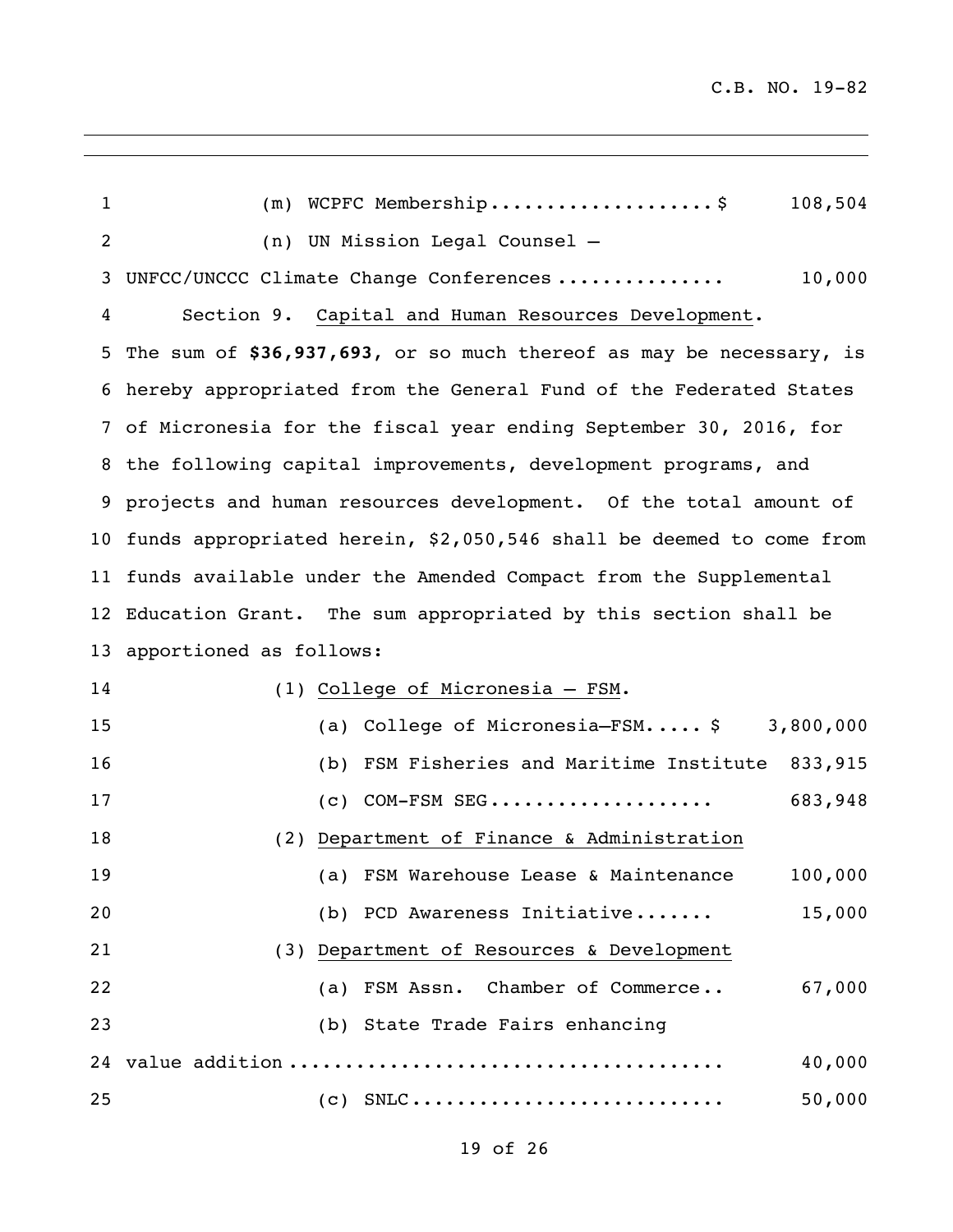$\overline{\phantom{a}}$ 

| $\mathbf{1}$ |                           | (d) FSM Agriculture Census\$                         | $-0-$   |
|--------------|---------------------------|------------------------------------------------------|---------|
| 2            |                           | (e) SBDC Capacity Assessment                         | $-0-$   |
| 3            |                           | (f) National Trade Facilitation                      |         |
| 4            |                           |                                                      | 75,000  |
| 5            |                           | (g) Food Security Production                         | 100,000 |
| 6            |                           | (h) Secretariat/Hosting conference,                  |         |
| 7            |                           | equipment, materials                                 | 10,000  |
| 8            |                           | (i) Foreign Investment Review                        | $-0-$   |
| 9            |                           | (j) Implement National Tourism Policy                | 35,000  |
| 10           |                           | (k) Trade Advisory Service                           | $-0-$   |
| 11           |                           | (1) Tourism Advisory Service                         | $-0-$   |
| 12           |                           | (m) Assistance to States for Tourism                 |         |
| 13           |                           | Investment Plan Implementation 1,951,201             |         |
| 14           |                           | (4) Department of Transportation, Communications and |         |
| 15           | Infrastructure.           |                                                      |         |
| 16           |                           | (a) Outer Island Airport Improvement 1,500,000       |         |
| 17           |                           | (b) Capital Facilities Rehabilitation                | 500,000 |
| 18           |                           | (c) Sekere-Palikir Road, Bridge,                     |         |
|              |                           | 19 and Pavement Drainage                             | 300,000 |
| 20           |                           | (d) Operation & Drydocking Boats 2,500,000           |         |
| 21           |                           | (e) Caroline Island Air                              | 150,000 |
| 22           | (5) Department of Justice |                                                      |         |
| 23           |                           | (a) Patrol boat major                                |         |
|              |                           | 24 maintenance project                               | 125,000 |
| 25           |                           | (6) Office of Environment & Emergency Management     |         |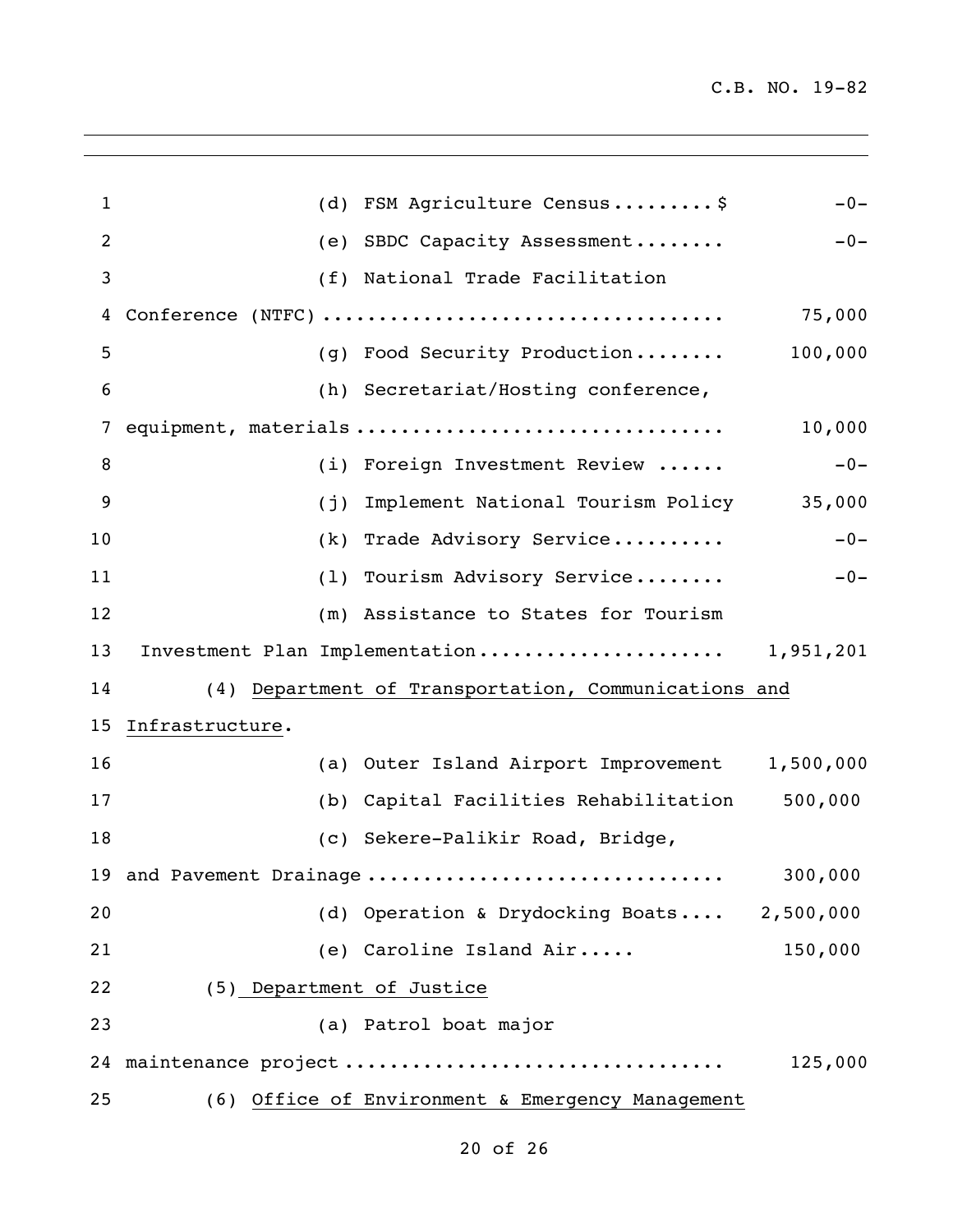$\overline{\phantom{a}}$ 

| 1        |      | (a) | Fostering Sustainable Solid Waste Mng \$           | 125,000    |
|----------|------|-----|----------------------------------------------------|------------|
| 2        | (7)  |     | President's Office                                 |            |
| 3        |      | (a) | FSM Trust Fund                                     | 10,000,000 |
| 4        |      | (b) | Staff upgrading                                    | 100,000    |
| 5        |      | (c) | 2023 Investment Development Fund                   | $-0-$      |
| 6        |      | (d) | Implementation of ODA Policy                       | 50,000     |
| 7        |      | (e) | 2016 Development Partners Meeting                  | 75,000     |
| 8        |      | (f) | Compact Review Committee                           | 50,000     |
| 9        |      | (q) | Purchase of land in Guam for relocation            |            |
| 10       |      |     | of the Consulate Office                            | 2,000,000  |
| 11       | (8)  |     | National Election.                                 |            |
| 12       |      |     | (a) National Election (voter ID)                   | 50,000     |
| 13       | (9)  |     | Department of Health and Social Affairs            |            |
| 14       |      | (a) | Health Services Specialty Pathologist              | 50,000     |
| 15       |      | (b) | Environmental/water/food/lab test                  | 78,000     |
| 16       |      | (c) | Medical Specialized Team                           | 195,000    |
| 17       |      | (d) | Health Network                                     | $-0-$      |
| 18       | (10) |     | Department of Education                            |            |
| 19       |      |     | (a) NDOE Projects                                  | 395,000    |
| 20       |      |     | (11) Insurance Board.                              |            |
| 21       |      | (a) | Improve and strengthen statutory                   |            |
| 22       |      |     | and regulatory framework                           | 29,409     |
| 23       |      |     | (b) Consultant Site Evaluation                     | 99,220     |
| 24<br>25 |      |     | (12) Other Capital and Human Resource Development. |            |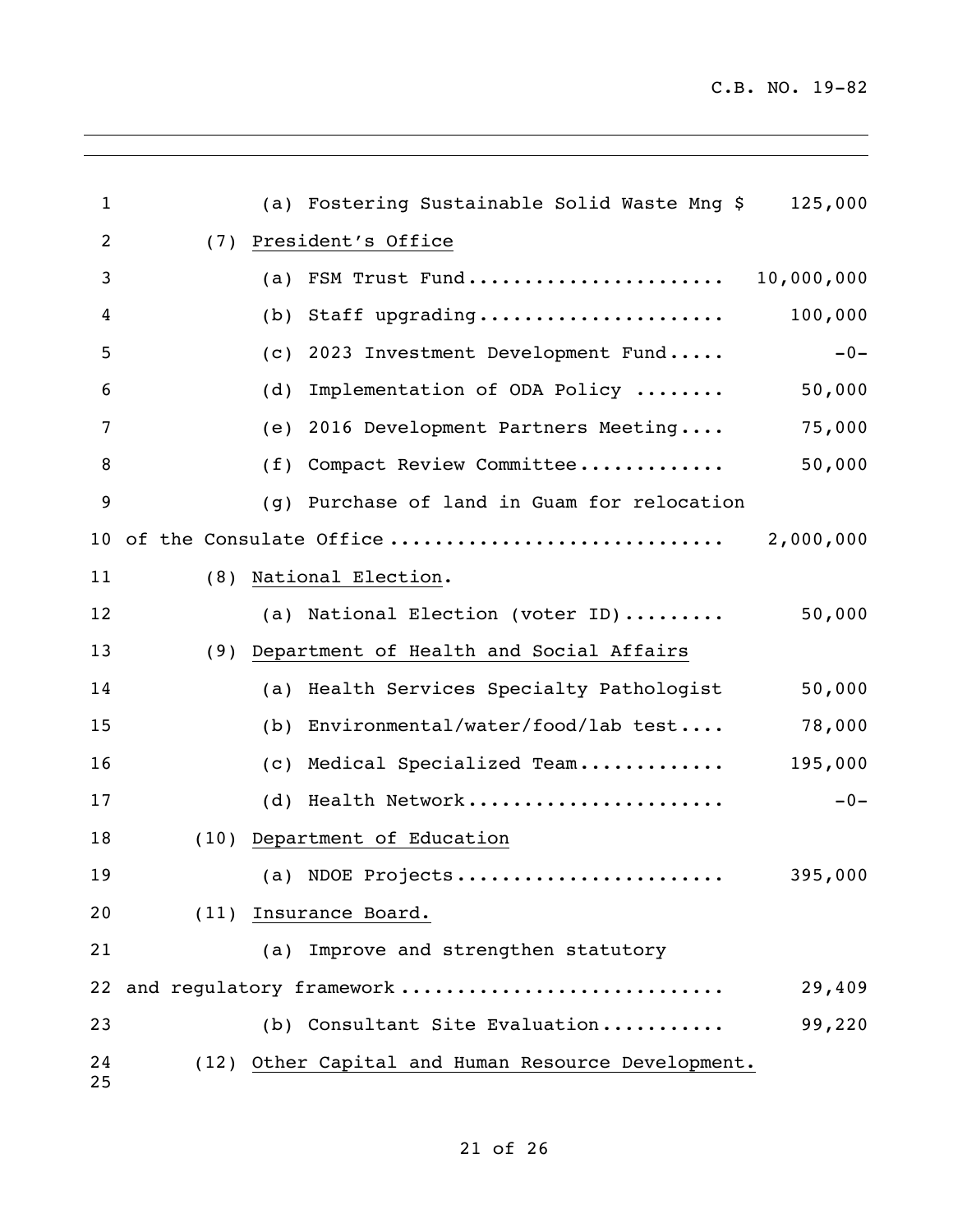$\overline{\phantom{a}}$ 

| $\mathbf 1$ | (a) Chuuk State Priority Infrastructure Project                |           |
|-------------|----------------------------------------------------------------|-----------|
| 2           | apportioned as follows:                                        |           |
| 3           | (i) 4G network upgrade for main island                         |           |
|             | 4 of Chuuk and mobile extension to the                         |           |
|             |                                                                |           |
| 6           | (ii) Other State Priority                                      |           |
| 7           | Infrastructure Projects  2,750,000                             |           |
| 8           | (b) Pohnpei State Priority                                     |           |
| 9           |                                                                |           |
| 10          | (c) Kosrae State Priority                                      |           |
| 11          | Infrastructure Projects                                        | 1,500,000 |
| 12          | (d) Yap State Priority                                         |           |
|             | 13 Infrastructure Projects, provided the allottee              |           |
|             | 14 submits both a plan outlining the use of the funds          |           |
|             | 15 and a report detailing the use of the Priority              |           |
|             | 16 Infrastructure Project funds appropriated in FY15 1,750,000 |           |
| 17          | (e) FSM Foreign Mission Repair                                 |           |
| 18          |                                                                | 300,000   |
| 19          | (f)  Renovation of the Supreme Court in                        |           |
|             | 20 Kosrae & chief Justice of Kosrae Travel to Samoa            | 75,000    |
| 21          | (g) Renovation of Chuuk State                                  |           |
|             |                                                                | 100,000   |
| 23          | (h) Typhoon Shutters for FSM                                   |           |
|             | 24 Supreme Court in Yap                                        | 30,000    |
| 25          | (i) Renovation of the Chuuk                                    |           |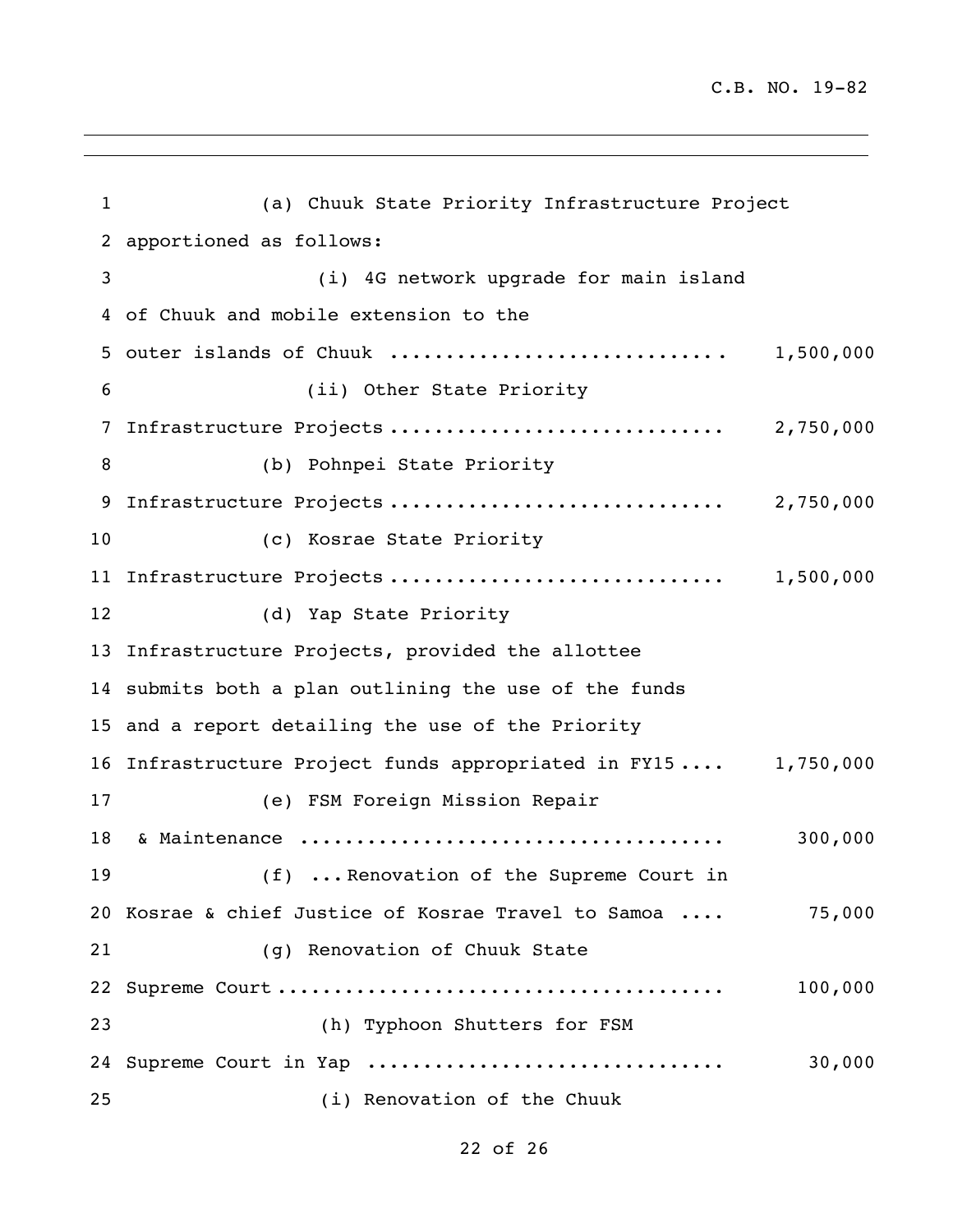$\overline{\phantom{a}}$ 

| $\mathbf{1}$      | 50,000                                                                |
|-------------------|-----------------------------------------------------------------------|
| 2                 | Section 10. Employment Ceilings. The maximum number of                |
| 3                 | positions for each branch and agency of the National Government       |
| 4                 | of the Federated States of Micronesia for fiscal year 2016 shall      |
| 5                 | be as follows:                                                        |
| 6                 | (1) Executive Branch<br>474                                           |
| 7                 | (2) Legislative Branch<br>61                                          |
| 8                 | Judiciary Branch<br>33<br>(3)                                         |
| 9                 | Public Auditor<br>21<br>(4)                                           |
| 10                | (5) Agencies                                                          |
| 11                | (a) National Oceanic Resource                                         |
| $12 \overline{ }$ | Management Authority<br>11                                            |
| 13                | (b) FSM Banking Board<br>5                                            |
| 14                | (c) FSM Insurance Board<br>4                                          |
| 15                | (d) National Postal Services<br>40                                    |
| 16                | Special Programs<br>(6)                                               |
| 17                | (a) National Election Office<br>12                                    |
| 18                | Section 11. Reprogramming. Reprogramming of funds into or             |
|                   | 19 from the personnel budget line item shall not be permitted. The    |
|                   | 20 President, Speaker, Chief Justice and Public Auditor may reprogram |
|                   | 21 up to 10% percent to or from the funds appropriated in sections 2  |
|                   | 22 (Operating expenses of the Executive Branch), 3 (Operating         |
|                   | 23 expenses of the Legislative Branch), 4 (Operating expenses of the  |
|                   | 24 National Judicial Branch), and 5 (Operating expenses of the        |
|                   | 25 National Public Auditor). Reprogramming of funds within a          |

<u> 1989 - Johann Stoff, deutscher Stoffen und der Stoffen und der Stoffen und der Stoffen und der Stoffen und der</u>

of 26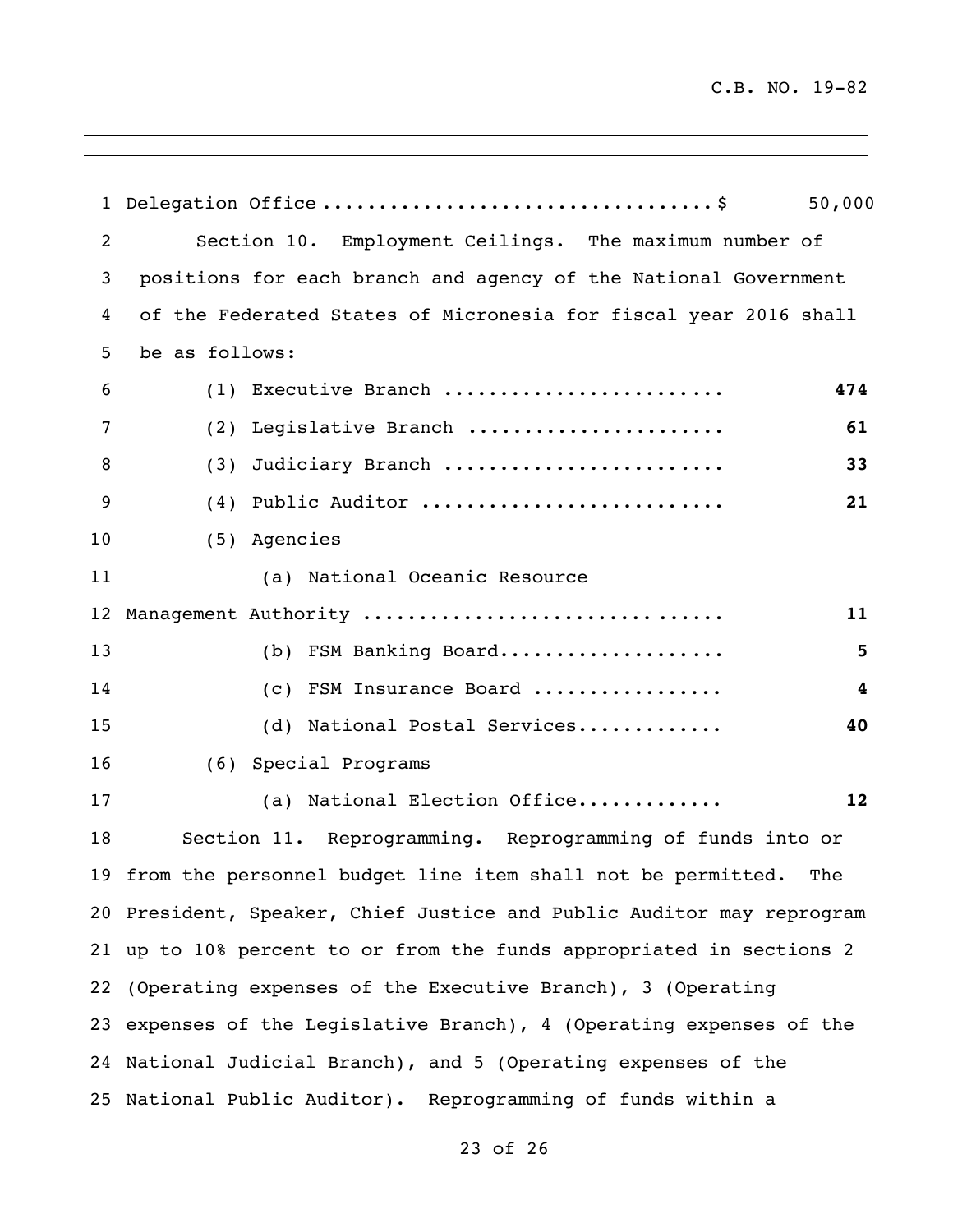department, office or agency shall be effected by the head of such department, office or agency by specifying in writing to the Secretary of the Department of Finance and Administration of the FSM National Government, the accounts for which funding is either increased or decreased. Reprogramming other than as specified herein is not permitted, and more specifically, reprogramming into or out of any line item contained in section 8 (Grants, Subsidies and Contributions) or section 9 (Investment: Capital and Human Resources) is not permitted. The President shall report to Congress within one month of the last day of each financial quarter all amounts reprogrammed inter or intra a department, office or agency.

 Section 13. Allotment and management of funds and lapse dates.

## (1) General provisions.

 (a) All funds appropriated by this act shall be allotted, managed, administered and accounted for in accordance with applicable law, including, but not limited to, the Financial Management Act of 1979.

 (b) The allottees shall be responsible for ensuring that these funds, or so much thereof as may be necessary, are used solely for the purposes specified in this act, and that no obligations are incurred in excess of the sums appropriated.

 (2) Allottees. The allottees of the funds appropriated by this act are as follows: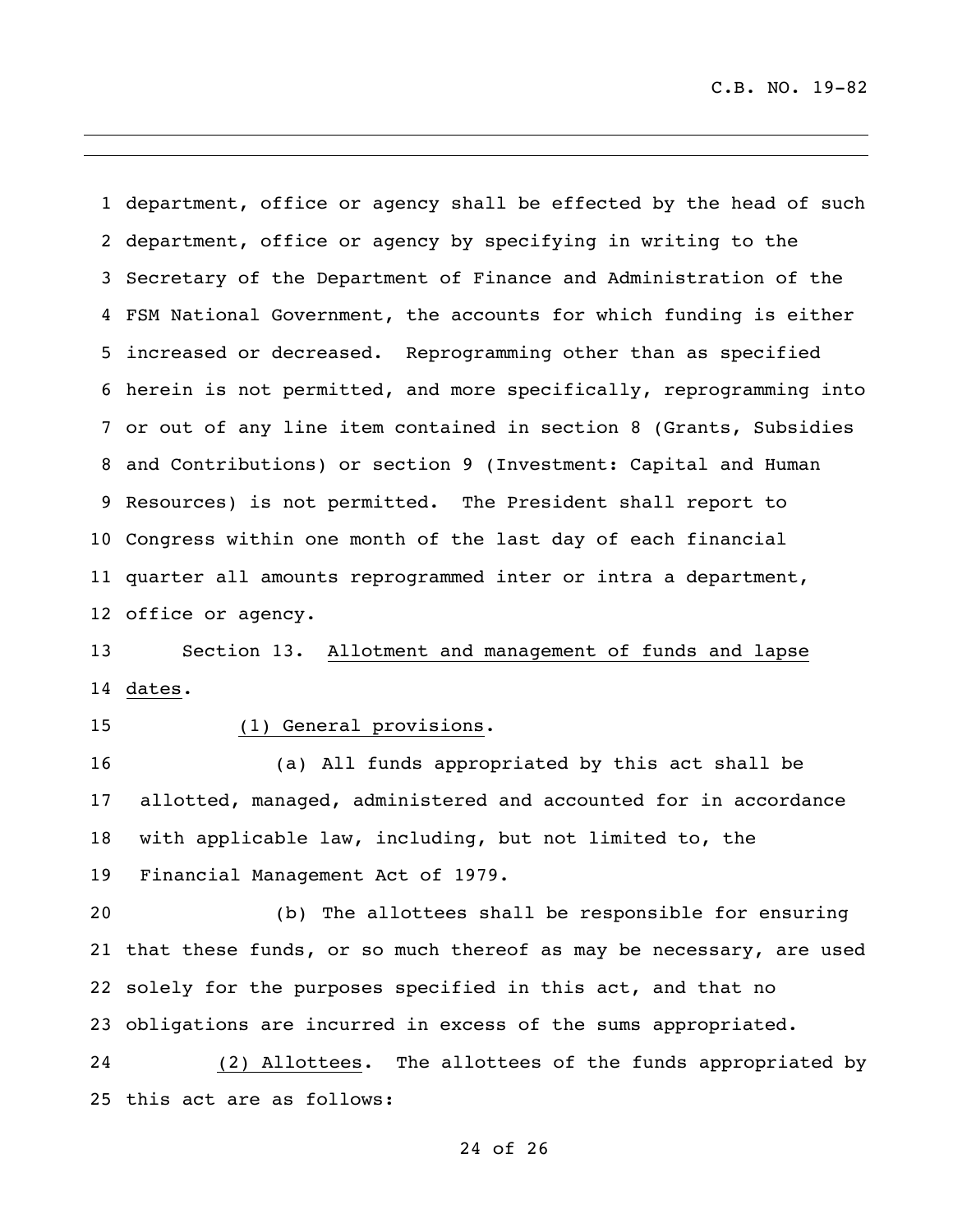(a) Section 2 - the allottee of these funds shall be the President of the Federated States of Micronesia; (b) Section 3 - the allottee of these funds shall be 4 the Speaker of the Congress of the Federated States of Micronesia; (c) Section 4 – the allottee of these funds shall be the Chief Justice of the Supreme Court of the Federated States of Micronesia; (d) Section 5 – the allottee of these funds shall be the Public Auditor of the Federated States of Micronesia; (e) Sections 6 through 9 - the allottee of these funds shall be the President of the Federated States of Micronesia; PROVIDED, HOWEVER, that for the following subsections of sections 8 through 9 of this act: (i) Section 8(6)(g) – the allottee shall be the President of the College of Micronesia – FSM; and (ii) Section 8(8)(h) through (i) – the allottee of these funds shall be the Governor of the State of Chuuk; (iii) Section 8(9)(a) through (o) – the allottee of these funds shall be the Speaker of the Congress of the Federated States of Micronesia; and (iv) Section 8(12)(a) through (d) - the allottee of these funds shall be the Chief Justice of the respective State Supreme Court; (v) Section 9(1)(a) through (c) - the allottee of these funds shall be the President of the College of

#### of 26